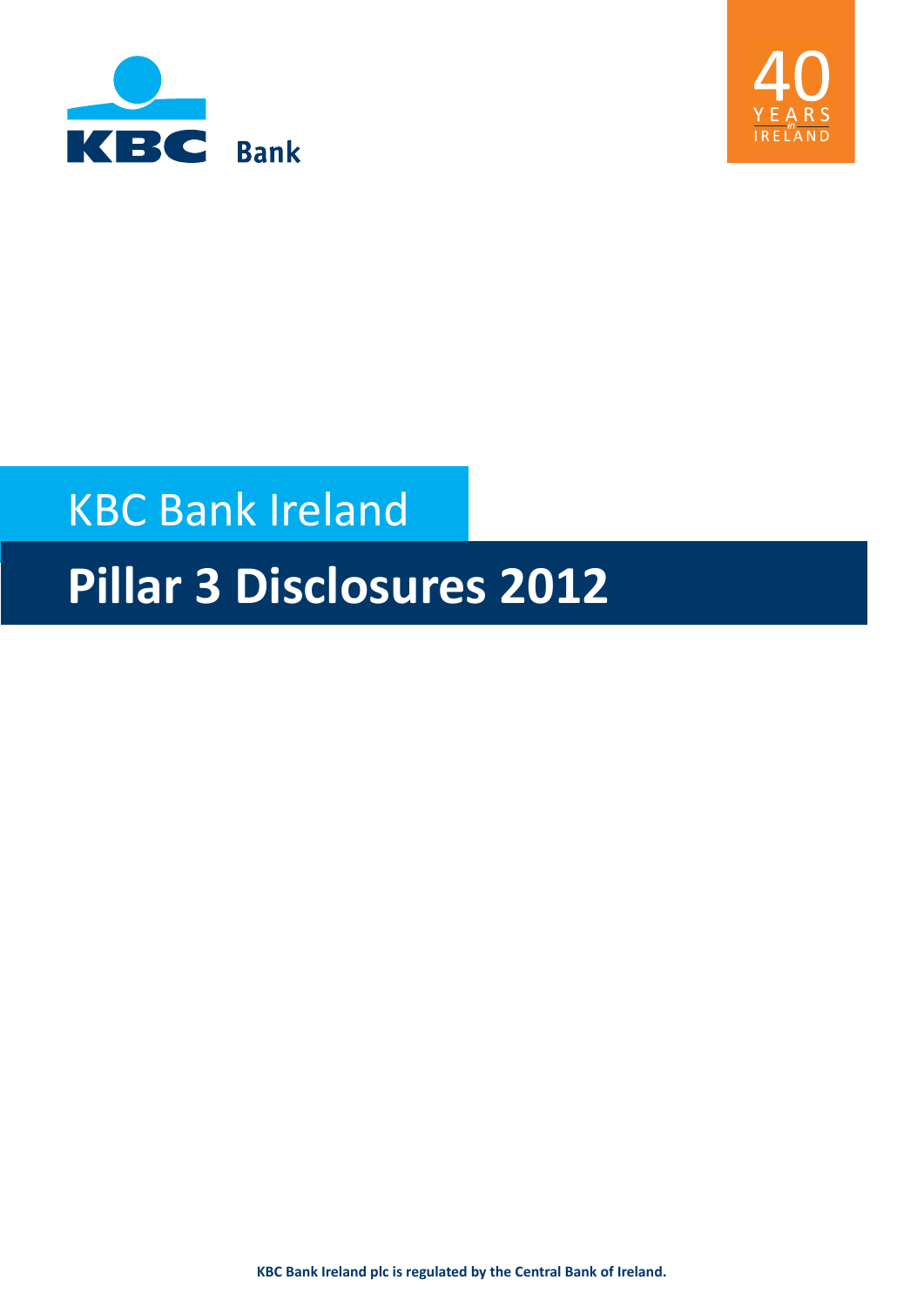## **Contents**

| 2.1                                                  | <b>DISCLOSURE POLICY</b>                                                                                                                                                                                                                                                                                  | 5                                                                                         |
|------------------------------------------------------|-----------------------------------------------------------------------------------------------------------------------------------------------------------------------------------------------------------------------------------------------------------------------------------------------------------|-------------------------------------------------------------------------------------------|
|                                                      |                                                                                                                                                                                                                                                                                                           | .6                                                                                        |
| 3.1<br>3.2<br>3.3<br>3.4<br>3.5<br>3.6<br>3.7        | <b>BOARD OF DIRECTORS</b><br><b>RISK COMMITTEE</b><br><b>EXECUTIVE COMMITTEE</b><br><b>KBCI MANAGEMENT</b><br>THE CHIEF RISK OFFICER AND THE RISK MANAGEMENT DEPARTMENT<br><b>RISK OVERSIGHT COMMITTEE AND ITS SUBCOMMITTEES</b><br>THE AUDIT REGULATORY & COMPLIANCE (ARC) COMMITTEE                     | 6<br>$\,6\,$<br>$\overline{7}$<br>$\overline{7}$<br>$\overline{7}$<br>$\overline{7}$<br>8 |
|                                                      |                                                                                                                                                                                                                                                                                                           | .9                                                                                        |
| 4.1<br>4.2<br>4.3<br>4.4                             | <b>RISK APPETITE</b><br><b>POLICY &amp; PROCESSES</b><br><b>REGULATORY CAPITAL</b><br><b>ECONOMIC CAPITAL</b>                                                                                                                                                                                             | 9<br>9<br>10<br>13                                                                        |
|                                                      |                                                                                                                                                                                                                                                                                                           | 14                                                                                        |
| 5.1<br>5.2<br>5.3<br>5.4<br>5.5<br>5.6<br>5.7<br>5.8 | <b>STRATEGY AND PROCESSES</b><br><b>SCOPE OF CREDIT RISK DISCLOSURES</b><br><b>EXPOSURE TO CREDIT RISK</b><br><b>IMPAIRED &amp; PAST DUE NOT IMPAIRED</b><br><b>APPROACHES TO CREDIT RISK</b><br><b>CREDIT RISK MITIGATION TECHNIQUES</b><br><b>INTERNAL MODELLING</b><br><b>COUNTERPARTY CREDIT RISK</b> | 14<br>14<br>14<br>15<br>17<br>18<br>18<br>20                                              |
|                                                      |                                                                                                                                                                                                                                                                                                           | .21                                                                                       |
| 6.1<br>6.2<br>6.3                                    | <b>STRATEGY &amp; PROCESSES</b><br><b>SCOPE OF LIQUIDITY RISK MANAGEMENT</b><br><b>STRUCTURAL LIQUIDITY RISK</b>                                                                                                                                                                                          | 21<br>21<br>21                                                                            |
|                                                      |                                                                                                                                                                                                                                                                                                           | .22                                                                                       |
| 7.1                                                  | <b>TOTAL OUTSTANDING SECURITISED EXPOSURES</b>                                                                                                                                                                                                                                                            | 22                                                                                        |
|                                                      |                                                                                                                                                                                                                                                                                                           | 23                                                                                        |
| 8.1<br>8.2<br>8.3<br>8.4                             | <b>SOURCES OF ALM RISK</b><br><b>MEASUREMENT METHODOLOGY FOR ALM RISK</b><br><b>MANAGEMENT AND MONITORING OF ALM RISK</b><br><b>MITIGATION OF ALM RISK</b>                                                                                                                                                | 23<br>23<br>24<br>24                                                                      |
|                                                      |                                                                                                                                                                                                                                                                                                           | 25                                                                                        |
| 9.1<br>9.2<br>9.3                                    | <b>STRATEGY &amp; PROCESSES</b><br><b>SCOPE OF OPERATIONAL RISK MANAGEMENT</b><br><b>OPERATIONAL RISK GOVERNANCE</b>                                                                                                                                                                                      | 25<br>25<br>25                                                                            |
|                                                      |                                                                                                                                                                                                                                                                                                           | .26                                                                                       |
| 10.1<br>10.2<br>10.3<br>10.4                         | <b>SOURCES OF BUSINESS/STRATEGY RISK</b><br><b>MEASUREMENT METHODOLOGY FOR BUSINESS/STRATEGY RISK</b><br><b>MANAGEMENT AND MONITORING OF BUSINESS/STRATEGY RISK</b><br><b>MITIGATION OF BUSINESS/STRATEGY RISK</b>                                                                                        | 26<br>26<br>26<br>26                                                                      |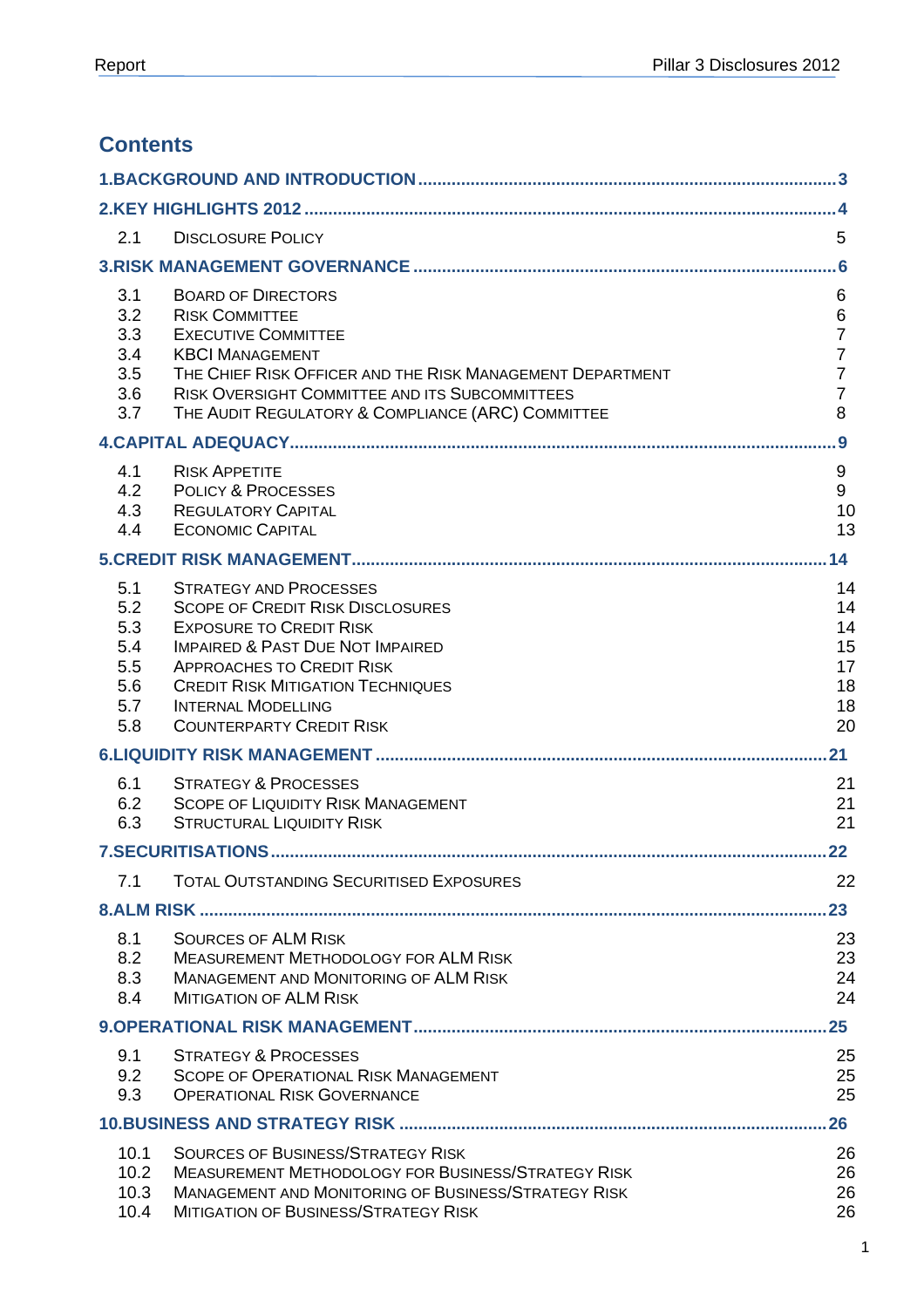|                                      |                                                                                                                                                                                                                    | 27                               |
|--------------------------------------|--------------------------------------------------------------------------------------------------------------------------------------------------------------------------------------------------------------------|----------------------------------|
| 11.1<br>11.2<br>11.3<br>11.4         | <b>SOURCES OF REPUTATIONAL RISK</b><br><b>MEASUREMENT METHODOLOGY FOR REPUTATIONAL RISK</b><br><b>MANAGEMENT AND MONITORING OF REPUTATIONAL RISK</b><br><b>MITIGATION OF REPUTATIONAL RISK</b>                     | 27<br>27<br>27<br>27             |
|                                      |                                                                                                                                                                                                                    | 28                               |
| 12.1<br>12.2<br>12.3                 | SOURCES OF PENSION RISK<br><b>MANAGEMENT AND MONITORING OF PENSION RISK</b><br><b>MITIGATION OF PENSION RISK</b>                                                                                                   | 28<br>28<br>28                   |
|                                      |                                                                                                                                                                                                                    | 29                               |
|                                      |                                                                                                                                                                                                                    |                                  |
| 13.1<br>13.2<br>13.3<br>13.4<br>13.6 | <b>STRESS TESTING PILLAR III DISCLOSURE</b><br><b>SCENARIO STRESS TESTS:</b><br><b>SENSITIVITY STRESS TESTS:</b><br><b>REVERSE STRESS TESTS</b><br>13.5 RISK SPECIFIC STRESS TESTS:<br><b>ICAAP STRESS TESTING</b> | 29<br>29<br>29<br>29<br>30<br>31 |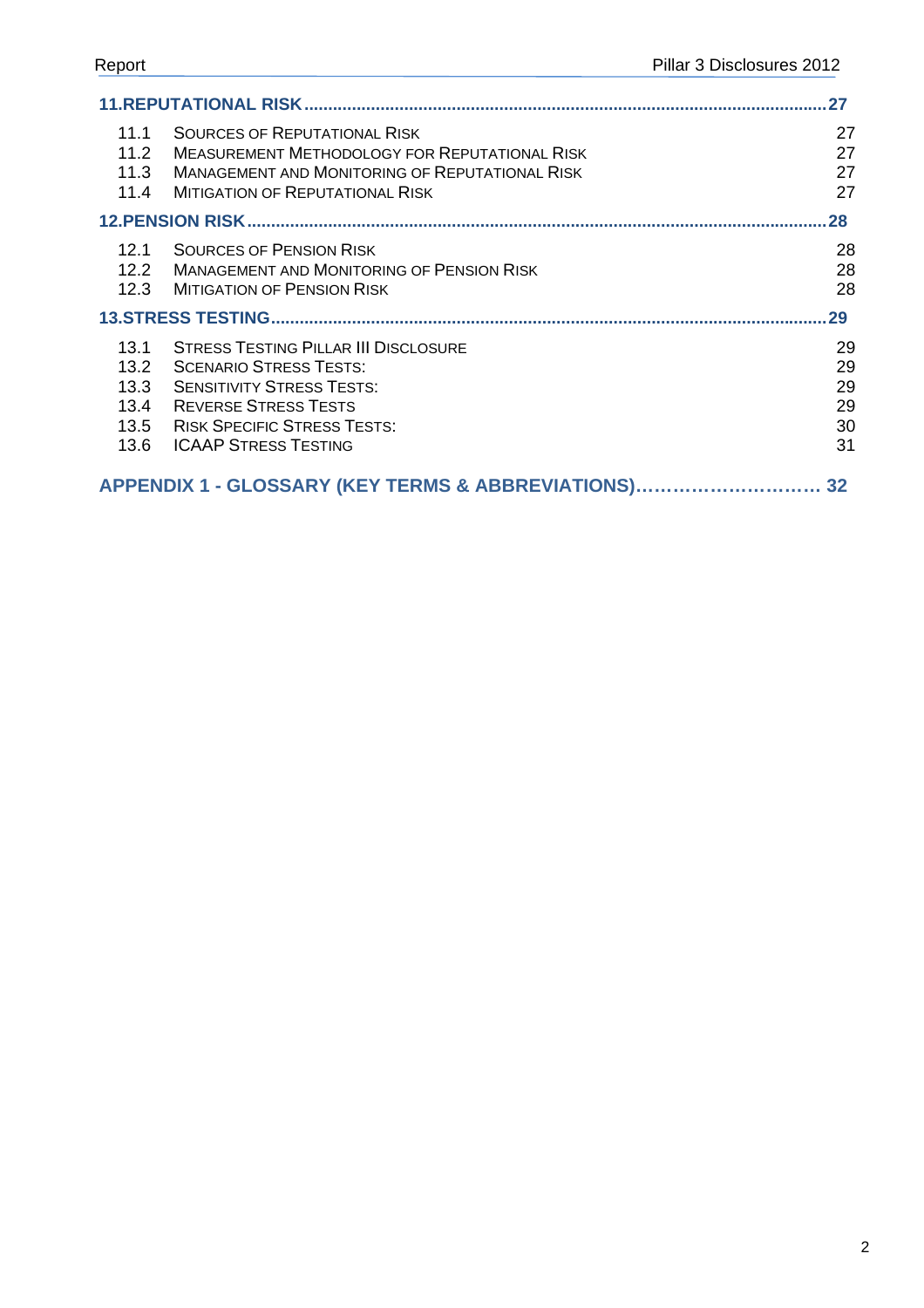## **1. Background and Introduction**

KBC Bank Ireland plc (KBCI) is a wholly owned subsidiary of KBC Bank NV, one of Europe's largest banks. KBCI has been operating in Ireland for 40 years and became a member of the KBC group in 1978.

KBCI prepares consolidated financial statements under International Financial Reporting Standards (IFRS). KBCI is a credit institution authorised by the Central Bank of Ireland (CBI) and is required to file regulatory returns with the CBI for the purpose of assessing, inter alia, its capital adequacy and balance sheet. All subsidiaries are consolidated for both financial statement presentation and regulatory reporting.

KBCI is required to comply with the Capital Requirements Directive (CRD). The CRD was transposed into Irish law in 2006. The CRD is the basis for implementing the Basel II reporting framework.

The CRD has three pillars;

**Pillar 1** – This pillar specifies the minimum capital requirement a bank must hold for Credit risk, Market risk and Operational risk.

**Pillar 2** – This pillar introduced the ability of banks to estimate their own capital through an Internal Capital Adequacy Assessment Process (ICAAP). The ICAAP is subject to supervisory review from the Central Bank of Ireland, through the Supervisory Review and Evaluation Process (SREP). Pillar 2 also includes liquidity risk, business risk, interest rate risk, pension risk and concentration risk.

**Pillar 3** – The CRD under Pillar 3 requires KBCI to disclose capital and risk management information.

This report is based on the Basel II reporting framework's third pillar and the resulting disclosure requirements for KBCI as at 31 December 2012. Since the end of 2011, the CRD also requires the disclosure of information on the remuneration policy of financial institutions. This information is disclosed in the statutory accounts of KBCI.

Pillar 3 of the framework relates to the disclosure of risk management information to the market, both quantitative and qualitative. This document sets out the information as required by the framework.

This report is compiled for the first time, based on 2012 results due to the size of KBCI relative to KBC group. KBCI is deemed to be a material subsidiary of KBC Bank NV and as such must comply with these disclosure requirements.

This report will be produced on an annual basis to coincide with the annual statutory accounts with information as at 31 December. Comparative data has been included where relevant.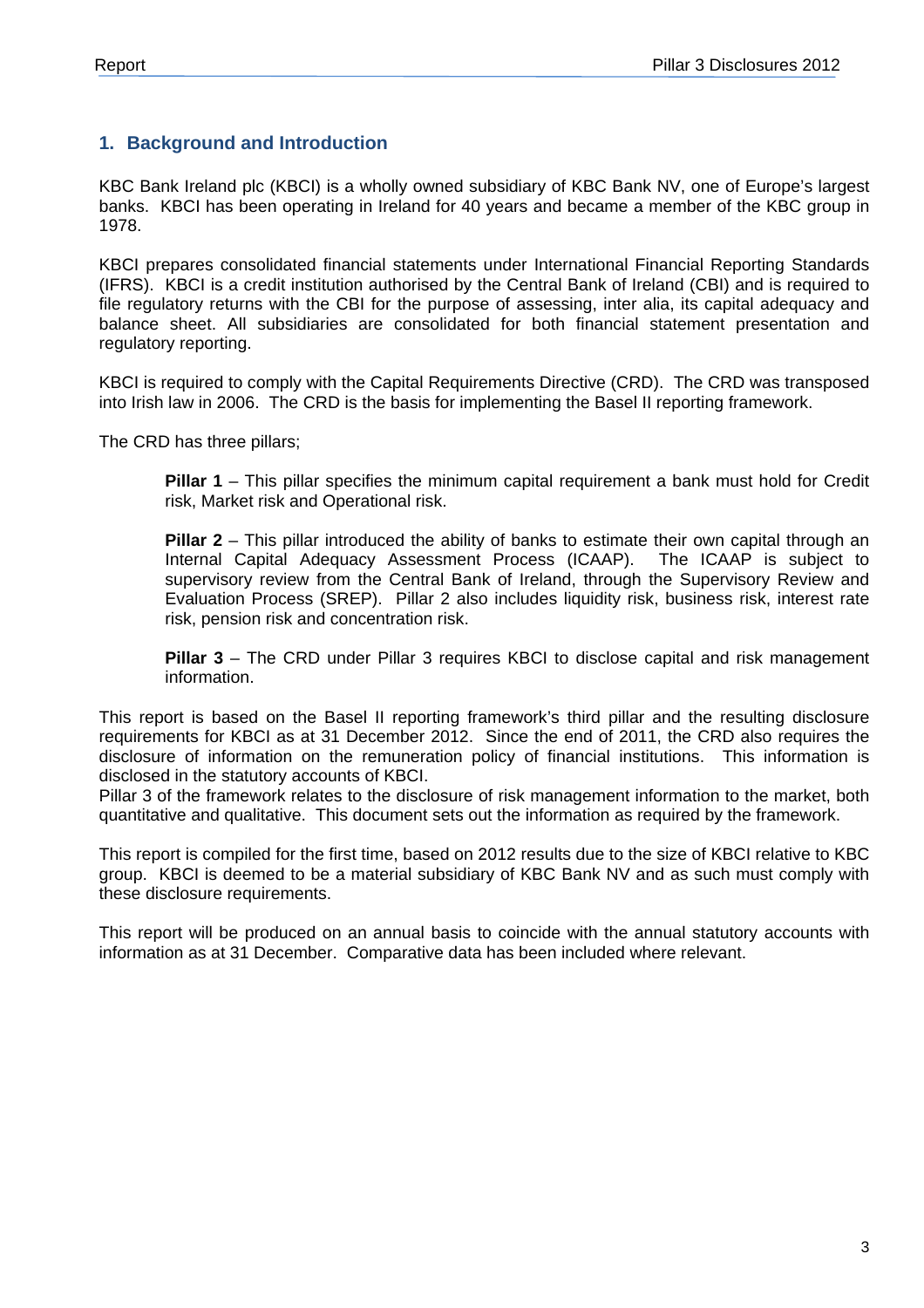## **2. Key Highlights 2012**

#### *Macro Economic factors*

The Irish economy continued to be challenging in 2012. This we had anticipated and signalled, and it has proven to be the case. It too was a year of continued heightened credit costs for KBC Bank Ireland plc (KBCI) as mortgage arrears in its residential loan book continued to increase, albeit at a slower pace than heretofore. This reflects the fact that the majority of our customers continue to repay their mortgages in full and the Bank is seeing signs of success in the implementation of longer term resolution processes for its mortgage arrears customers.

The Central Statistics Office (CSO) House Price Index shows a decline of 4.5% in the year to December 2012. Recent trends point tentatively towards an emerging stabilisation in certain market segments with prices nationwide rising in four of the past six months. The national property price index shows a peak to trough decline in residential property prices of 50% between 2007 and December 2012.

Data for the first three quarters of 2012 show GDP was 0.8% higher than in the corresponding period of 2011.

## *KBCI 2012 Highlights*

**Embedding Risk Management** - The Risk Management function has continued to develop and expand in 2012. More detail on the structure of the Risk Management function can be found in the risk management governance section of this report.

**Lending Portfolio** - The overall granted portfolio has reduced by €957m (6%) in 2012. This includes repayments from performing customers in addition to a reduction in the corporate portfolio.

**Impaired** - Granted Impaired loans (PD 10-12) increased €835m (23%) in 2012. Retail Impaired loans grew €719m (37%) due to loans in arrears >90 days. Defaults in the corporate portfolio increased by €116m (6.9%).

**Provisions** - The provision charge (Specific and IBNR) for 2012 is €547m. This is further allocated €314m and €233m to the Retail and Corporate portfolios respectively. Total stock of Provisions at 31 December 2012 is €1,720m (€1,906m including reserved interest). This represents an increase on 2011 of 37%.

**Forbearance** - Forbearance continues to be offered to customers facing difficult circumstances in the current economic climate. KBCI offers forbearance to customers in order to alleviate financial distress and provide support in returning customers to full annuity payments on their debt. KBCI has developed and commenced implementation of longer term resolution options for Retail mortgage customers in chronic arrears as part of the Mortgage Arrears Resolution Strategy (MARS).

**Funding** - The Bank continued to experience strong growth in its retail funding base with total retail deposits at the end of 2012 of approximately €1.9 billion (2011: €0.9 billion). This was principally generated in personal deposits, with competitive interest rates and the introduction of a range of new products for Irish customers.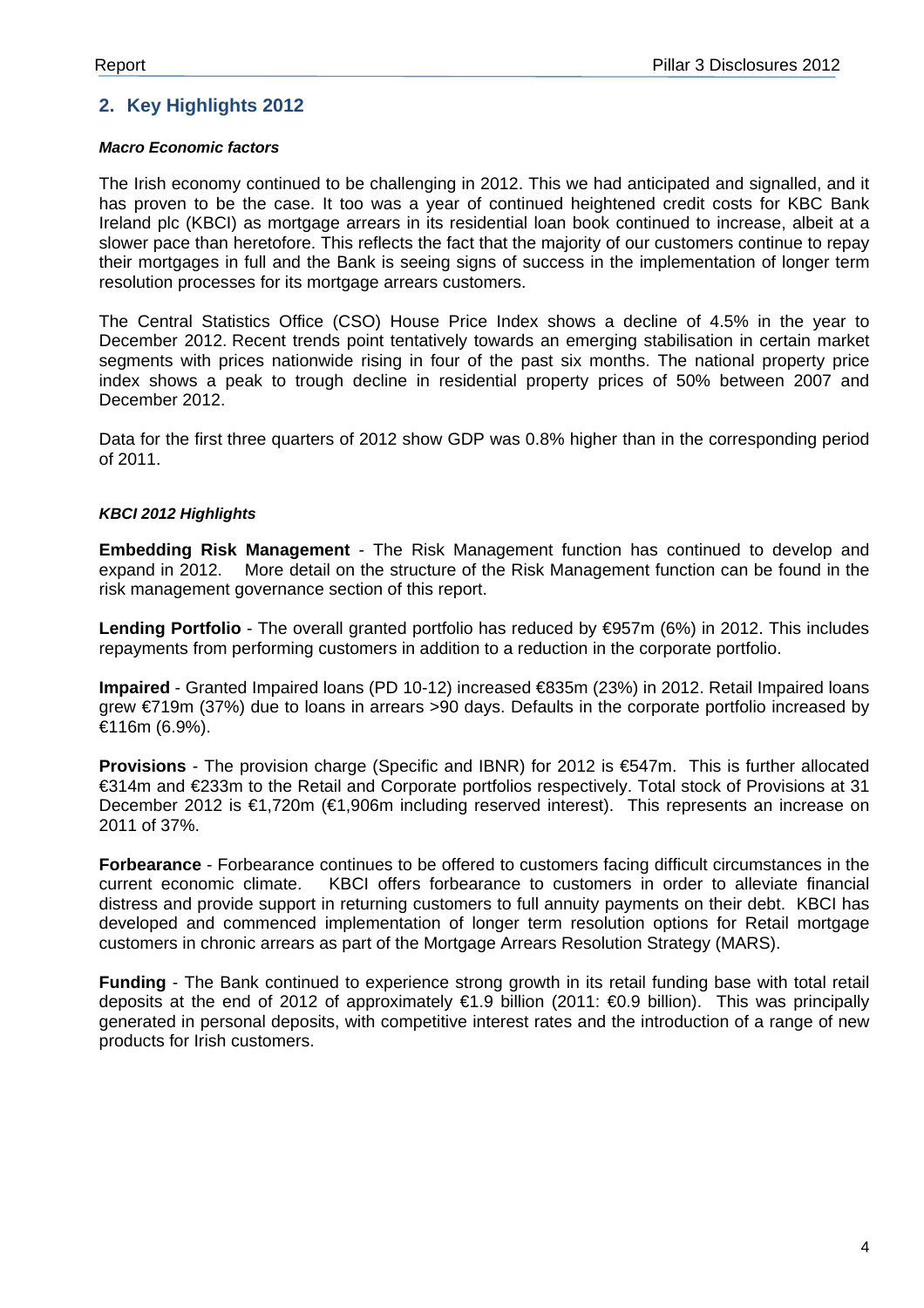## **2.1 Disclosure Policy**

KBCI aims to be as open as possible when communicating to the market about its exposure to risk. Risk management information is therefore included in this separate publication to the annual financial statements.

The most important regulations governing risk and capital management are the Basel II capital requirements applying to banking entities. In the coming year, Basel II capital requirements will be altered or complemented by the Basel III framework. Basel III will gradually come into effect as of 2014.

This risk report is based on Basel II's third pillar and the resulting disclosure requirements. Disclosures required under Pillar 3 are only incorporated if they are deemed relevant and material for KBCI and if their omission or misstatement would change or influence the assessment or decision of a user relying on the information. Information regarded as proprietary or confidential has been excluded from this document given the potential impact on KBCI's competitiveness and counterparty relationships.

A comparison with the previous year is provided unless this is not possible due to differences in scope and/or methodology. This is the first Pillar 3 disclosure document for KBCI.

The information provided in this document is not required to be subject to an external audit. The disclosures have been checked for consistency with other existing risk reports and were subjected to a final screening by authorised risk management representatives to ensure quality.

Information disclosed under IFRS 7, which has been audited, is presented in KBCI's annual report. The information presented in this report coincides with the annual report where possible, but a one to one comparison cannot always be made due to the different risk concepts under IFRS and Basel II. To avoid compromising the readability of this report, relevant parts of the annual report have been reproduced within this report.

This Pillar 3 disclosure report will be available on the KBCI website www.kbc.ie. These disclosures do not constitute any form of a Financial Statement and should not be relied upon exclusively in making a judgement on KBCI.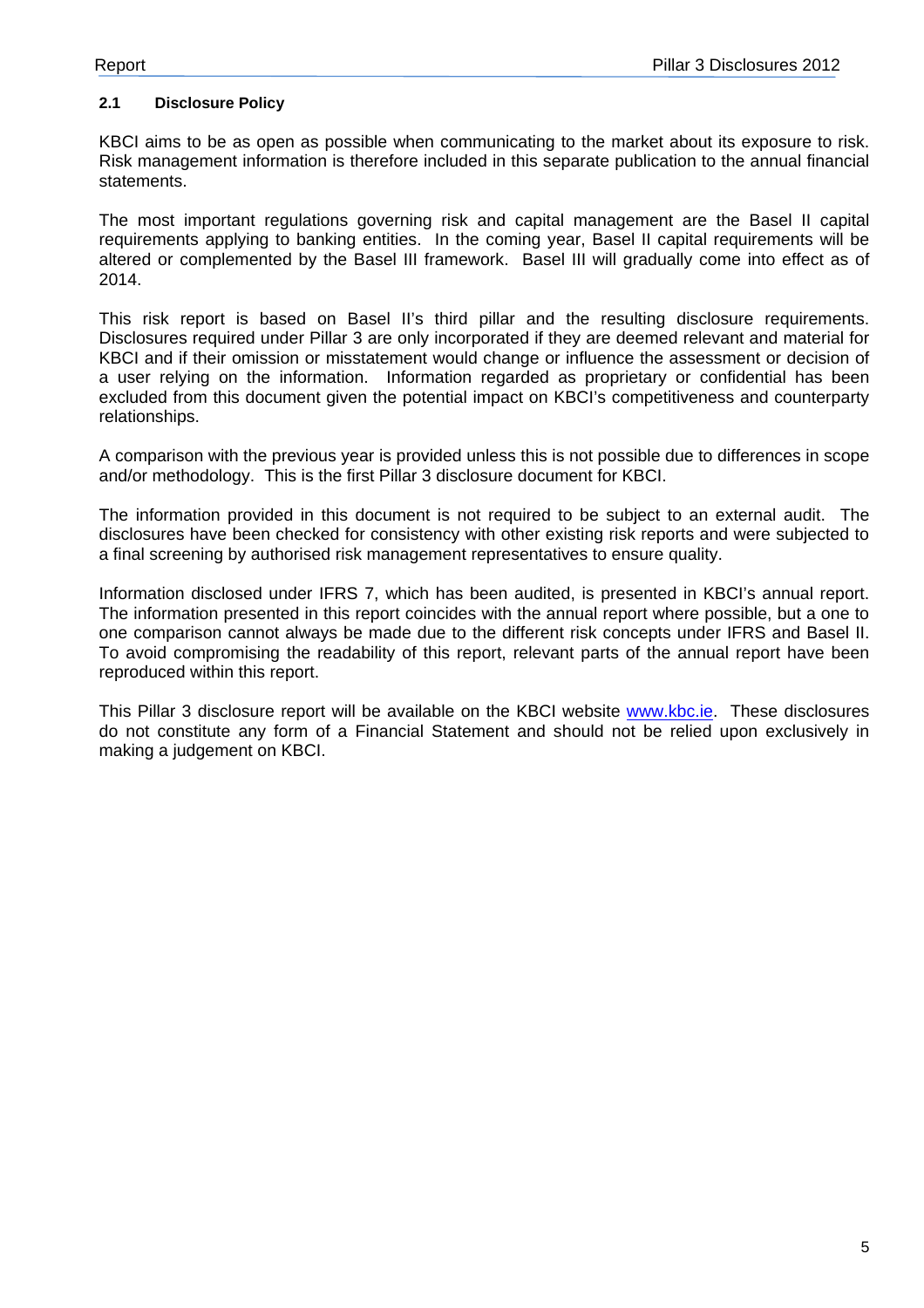## **3. Risk Management Governance**

The KBCI Board is ultimately responsible for the functioning of an effective Risk Management Framework in KBCI.

KBCI has implemented a clearly defined risk governance structure, captured in a Risk Management Framework (RMF), in order to ensure that its risk management is as robust as possible. An element of this structure is the roles and responsibilities that each governance forum has within the context of the Internal Capital Adequacy Assessment Process (ICAAP). The following section sets out these respective roles and responsibilities.



KBCI's management are the first line of defence in the management of the risks faced by KBCI and are responsible for the implementation of the Risk Management Framework. Furthermore, management have the primary responsibility for the operational implementation of risk management and are involved at every stage of the process. Through their day to day involvement, including the monitoring and management of the evolution of KBCI's risk profile for each material risk type in a timely manner, management is best positioned to propose appropriate amendments to key policies, risk limits and risk oversight to ensure that the boundaries of the defined risk appetite and the details of the strategy are respected.

## **3.1 Board of Directors**

The Board of Directors is the ultimate decision maker and arbiter with regard to matters affecting KBCI's strategy, organisation and internal control.

The Board is responsible for the governance and effective working of KBCI's Risk Management Framework and the integration of capital planning and capital management into the Bank's overall risk management culture and framework. The Board is also responsible for ensuring that the capital plan and management policies and procedures are communicated and implemented across KBCI and are supported by sufficient authority and resources.

The Board has established a Risk Committee as a sub-committee to assist it by providing advice in relation to this Risk Management Framework, KBCI's risk appetite and tolerance for future strategy. It is the Board's role to determine risk appetite and set strategy.

## **3.2 Risk Committee**

The Risk Committee oversees the Risk department and the effective working of the Risk Management Framework within KBCI. The Risk Committee is required to review the ICAAP, the ICAAP Policy and risk frameworks at least annually or more frequently should the circumstances warrant it.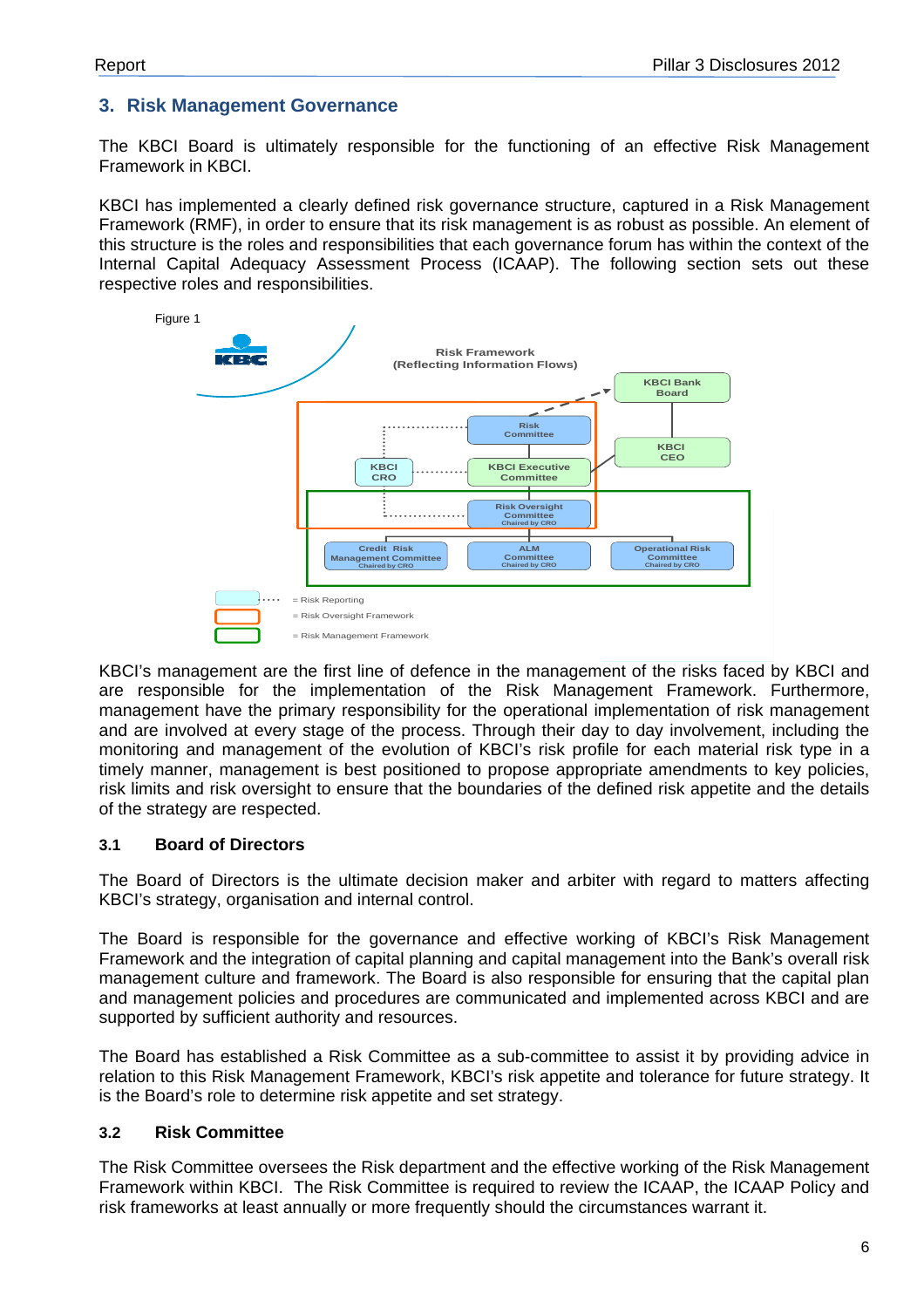## **3.3 Executive Committee**

The KBC Group approach to risk management is to identify three lines of defence against risk impacting the organisation adversely. KBCI have adopted this structure as it reflects best practice in the market and delivers a comprehensive Risk Management Framework with clear roles and responsibilities in terms of the management of risk.

KBCI management are supported in these aspects of their role by the Chief Risk Officer (CRO) and the Risk management department, which act as the second line of defence in risk management, and by Internal Audit, which acts as the third line of defence in risk management.

It is KBC Group practice that the Executive Committee is the common point at which the three lines of defence meet and are managed. This means that the Executive Committee and the Executive Directors maintain a holistic view of the management of KBCI's risks. The Executive Committee advises the Risk Committee on risk matters and can escalate issues to the Risk Committee as appropriate. The Chief Risk Officer, who is a member of the Executive Committee, acts as a liaison bridge between the Risk Committee, the Executive Committee and the Risk Oversight Committee and its sub-committees to ensure that a clear and comprehensive channel of communication is maintained at all times.

## **3.4 KBCI Management**

KBCI's management are the first line of defence in the management of the risks faced by KBCI and are responsible for the implementation of the Risk Management Framework. This responsibility has been delegated by the Board.

Furthermore, management have the primary responsibility for the operational implementation of risk management and are involved at every stage of the process. Through their day to day involvement, including the monitoring and management of the evolution of KBCI's risk profile for each material risk type in a timely manner, management is positioned to propose to the Board appropriate amendments to key policies and risk limits to ensure that risk appetite and strategy is maintained.

## **3.5 The Chief Risk Officer and the Risk Management Department**

The CRO, who is a member of the Board and the Risk Committee, is responsible for the proper functioning of the Risk Management Framework and is supported by the Risk Management department. The Risk Management department, with the Risk Oversight Committee and its subcommittees, form the second line of defence in the management of KBCI's risks.

## **3.6 Risk Oversight Committee and its Subcommittees**

The Risk Oversight Committee assists the Executive Committee, the Risk Committee and the Board in its consideration of the KBCI ICAAP and the Risk Management Framework; an appropriate programme of stress testing activities; the appropriate approach for calculating Pillar I regulatory capital and Pillar II economic capital; updates to KBCI's risk appetite; the models used by KBCI in the measurement and management of risk; the reporting of the risk profile of KBCI; the use of risk mitigation techniques; the reporting of risk related items by subcommittees; and risk policies and other risk related documents.

The Risk Oversight Committee has a number of subcommittees (specifically the Credit Risk Management, the Operational Risk Management and the ALM Risk Committees) to assist it in the management of specific material risks that KBCI faces, e.g. credit risk is managed by the Credit Risk Committee. Each subcommittee has the authority to decide on all topics within its remit.

The Risk Oversight Committee therefore acts as the primary escalation point for any issues arising from subcommittees. The Risk Oversight Committee has the authority to decide on all topics within its remit and all issues escalated to it by the sub-committees. If the committee feels unable to decide on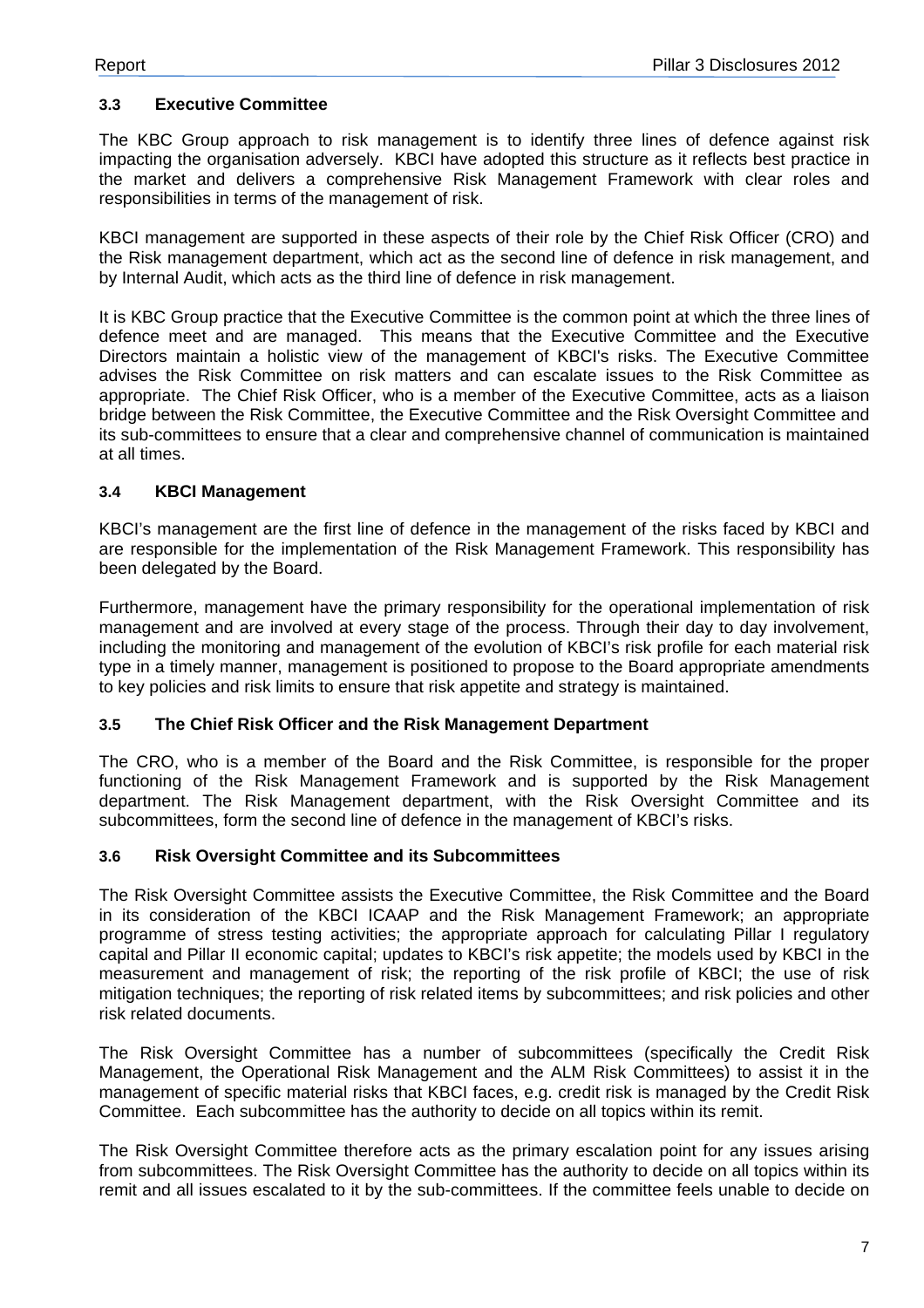or respond to a specific matter or the financial impact of an issue or decision is material, the Risk Oversight Committee will escalate the issue to the Executive Committee.

## **3.7 The Audit Regulatory & Compliance (ARC) Committee**

Internal Audit is the third line of defence in the management of KBCI's risks.

The Audit Regulatory & Compliance (ARC) Committee is an independent control function that monitors internal audits of business processes, including risk management, on a periodic basis in accordance with a risk based planning methodology and audit approach. The ARC Committee is a sub-committee of the Board. It reports directly to the Board of Directors and is chaired by an independent non-executive member of the Board.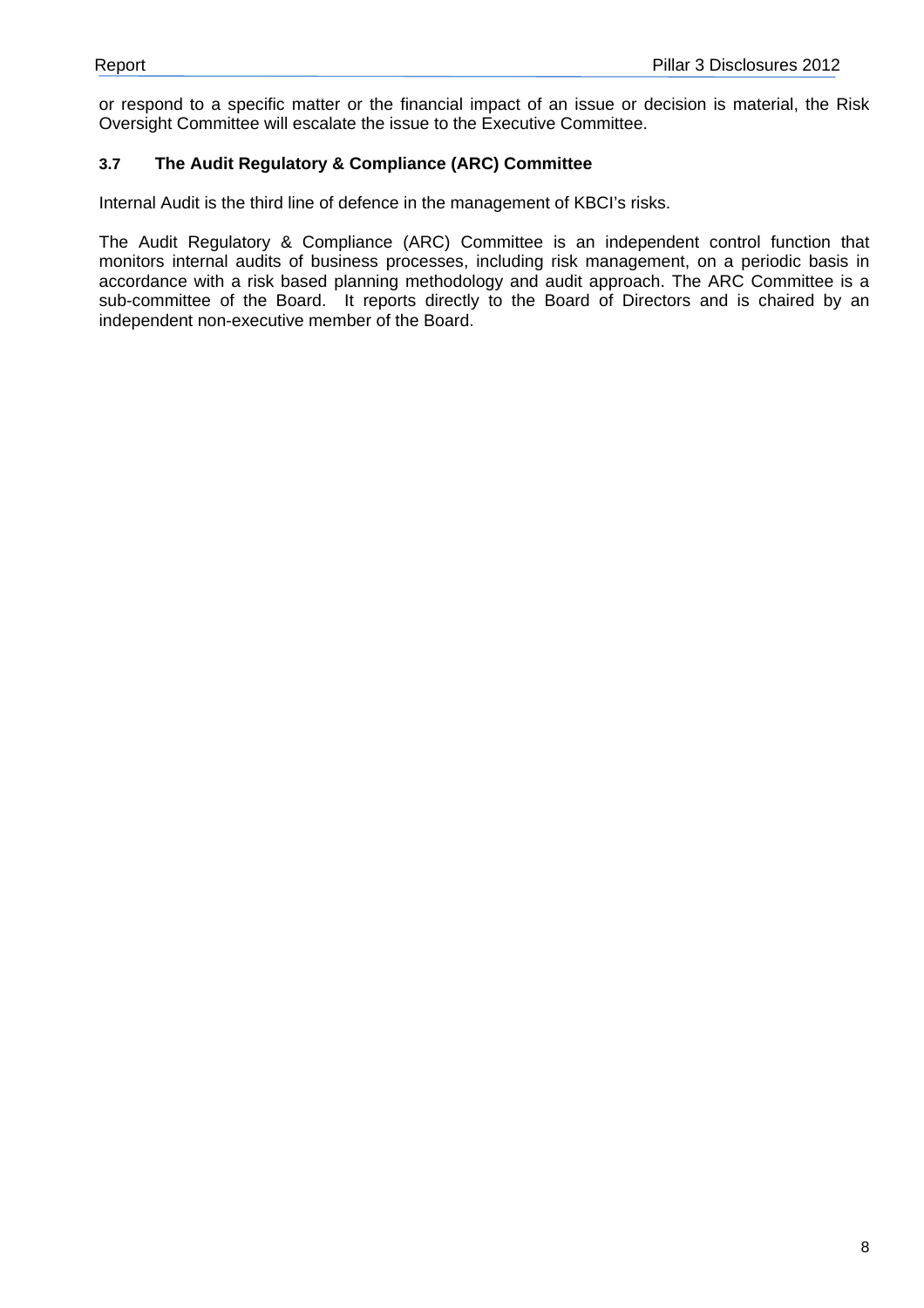## **4. Capital Adequacy**

Capital adequacy measures the financial strength of an institution. It relates to the level of capital a financial institution needs to implement its business plans, taking into consideration the risks that threaten the realisation of such plans.

## **4.1 Risk Appetite**

KBCI uses an Internal Capital Adequacy Assessment Process (ICAAP) to ensure it has sufficient capital to cover the current and future risks inherent in its business and future intentions. The objectives of KBCI's ICAAP policy are to adequately identify, measure, aggregate and monitor risks; to use sound risk management systems and continue to develop them further; and to maintain, on an ongoing basis, adequate internal capital to cover the significant risks to which KBCI is exposed, in accordance with KBCI's risk appetite, as determined by the Board.

KBCI's Risk Appetite can be defined as the level of risk KBCI is able and willing to accept in the pursuit of its strategic objectives. This is set and reviewed by the KBCI Board. Typical strategic objectives include not only investor returns, but also stability of earnings, the containment of credit and operational losses, capital adequacy, reputation and regulatory compliance.

It is KBCI's policy to manage the material risks it faces in its business activities. KBCI's management are the first line of defence in the management of the risks faced by KBCI and are responsible for the implementation of the KBCI Risk Management Framework.

To assess the adequacy of capital held by KBCI in relation to the risks identified and managed under the Risk Management Framework, KBCI uses stress testing to assess the impact on its future earnings and capital requirements under different macro-economic and business conditions. Stress testing enables senior management to be prepared for different economic conditions, and circumstances for which KBCI is most vulnerable. KBCI periodically independently assess its stress testing capability to ensure that the stress testing methodology is comparable with peers and aligned to best practice.

## **4.2 Policy & Processes**

KBCI's capital policy is to maintain a capital amount at all times meeting or in excess of its minimum capital requirement. The capital requirement is measured on a regulatory capital basis. KBCI's minimum capital requirement is that it maintains the minimum Tier 1 ratio as required by the Central Bank of Ireland.

Pillar 1 regulatory capital is calculated using appropriate risk models. The scope of pillar 1 regulatory capital covers credit risk, operational risk and market risk<sup>1</sup>. The more material risk for KBCI is Credit Risk. In calculating the capital requirement for Credit Risk, KBCI employ the appropriate models.

RWAs represent the KBCI's assets or off-balance sheet exposures weighted according to risk. RWAs are calculated using the Probability of Default (PD), Exposure at Default (EAD) and Loss Given Default (LGD) for each counterparty adjusted for a maturity factor. RWAs are used in determining the capital requirement of KBCI.

Pillar 2 economic capital takes into account all material risks, as defined in the ICAAP Policy, that KBCI may face. KBCI uses economic capital (Ecap) in determining the adequacy of each material risk's capital requirement. KBCI's calculation of Ecap is performed using appropriate models that form part of the KBC Group Ecap methodology, which is determined by KBCI to be appropriate for use in the Irish market. The Ecap results are reported to the KBCI Risk Oversight Committee, the Risk Committee and the Board on a quarterly basis.

 $1$  KBCI does not engage in proprietary trading and as such does not view Market Risk as material.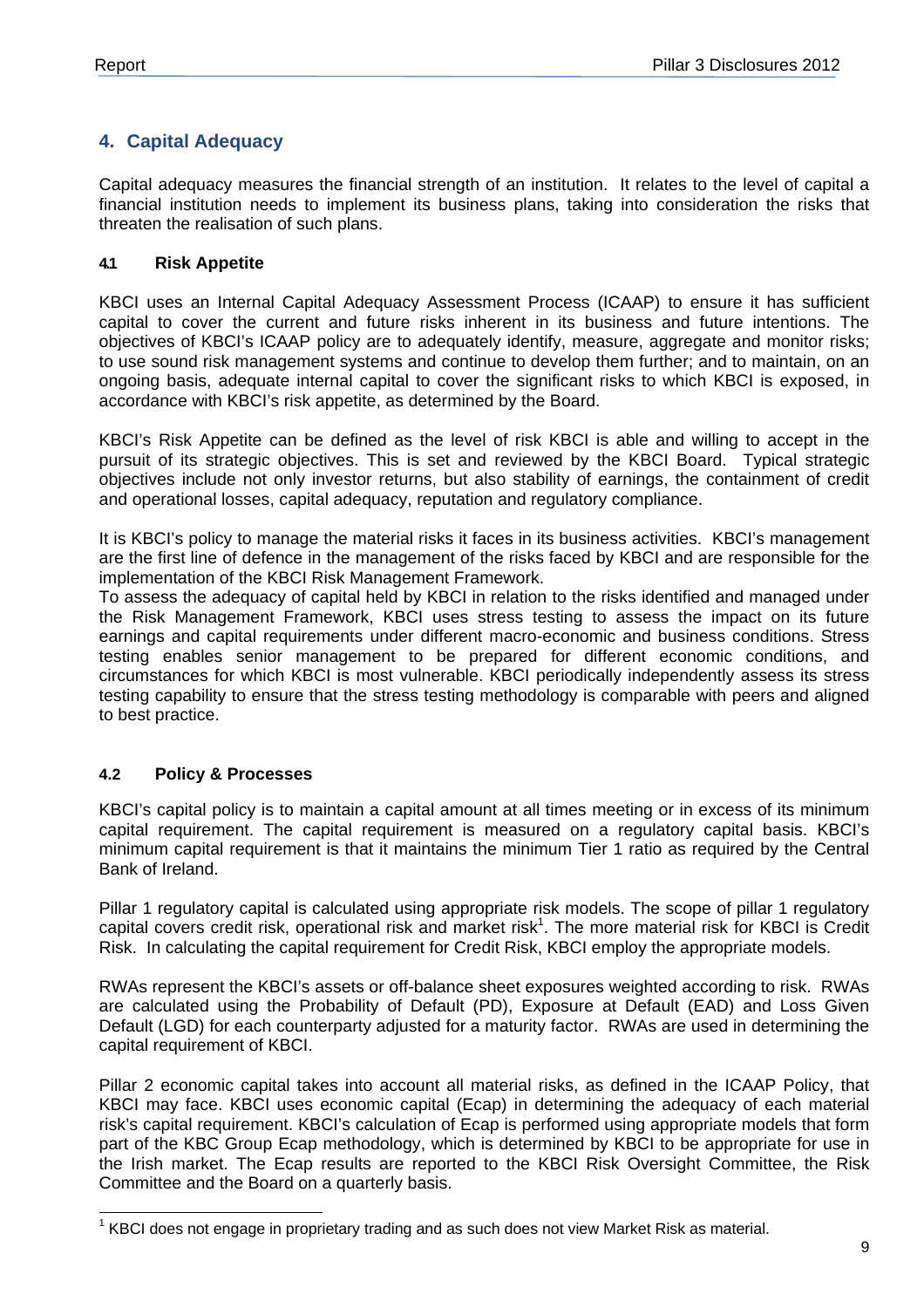KBCI is a significant banking subsidiary in KBC Group for Capital adequacy purposes.

Capital Adequacy limits and targets are defined as part of the Risk Appetite. The Risk Appetite is approved by KBCI Board and the capital targets are required to be approved by KBC Group Executive Committee.

#### **4.3 Regulatory Capital**

Risk Weighted Assets (RWAs) are calculated using internal models in relation to the IRB processes. The parameters for RWA are outlined in section 4.2 above.

Regulatory capital for KBCI is displayed in the table below. The Tier 1 ratio and CAD ratio are above the minimum set by the Central Bank of Ireland and are in line with the KBCI risk appetite.

|                                              | 2012<br>€m |
|----------------------------------------------|------------|
| <b>Tier 1 capital</b>                        |            |
| Original Own Funds                           | 938        |
| Core Tier 1 capital                          | 558        |
| Non Core Tier 1 capital                      | 380        |
| Regulatory adjustments and deductions        |            |
| IRB provision excess $(+)$ / shortfall $(-)$ | (26)       |
| <b>Total Tier 1 capital</b>                  | 912        |
| <b>Total Risk Weighted Assets</b>            | 8,181      |
| Tier 1 ratio (%)                             | 11.1%      |
| CAD ratio (%)                                | 11.1%      |

## **Original Own Funds**

Original Own Funds is comprised of Core Tier I and Non-Core Tier I capital.

## **Core Tier I**

Core Tier I Capital is comprised of Issued Ordinary Share Capital, Share Premium in respect of the Issued Ordinary Share Capital, a Capital Conversion Reserve Fund and Retained Earnings.

The Capital Conversion Reserve is an undistributable reserve which arose on the conversion of IR£ share capital to € share capital.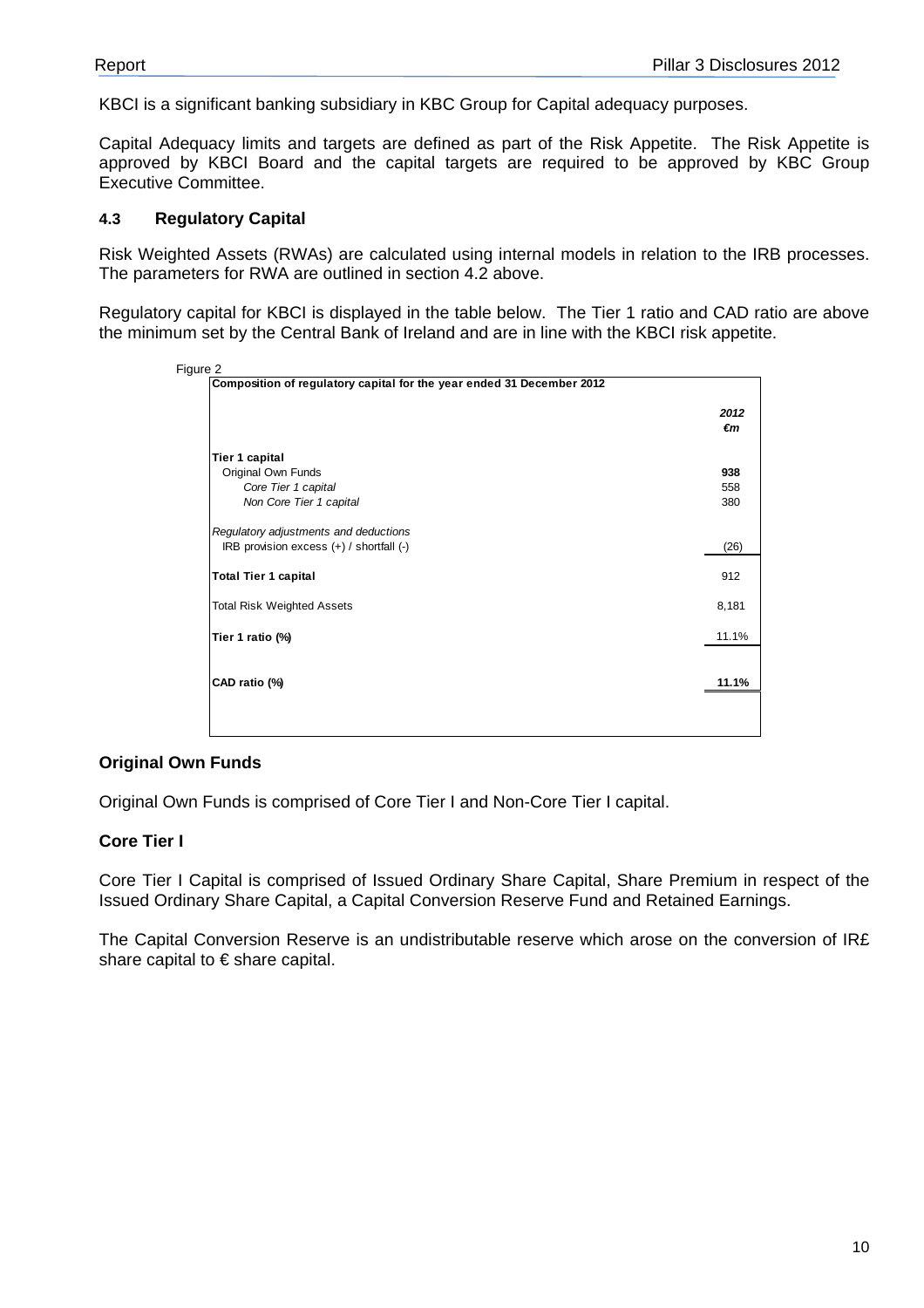## **Non-Core Tier I**

KBCI has entered into bi-lateral loan agreements with KBC Bank NV which qualify as Tier I capital.

- The loan facilities are deeply subordinated and are perpetual. The agreement does not provide KBC Bank NV with a right to call for early repayment;
- The loan cannot be repaid without CBI approval, and cannot be repaid prior to 5 years from drawdown date unless it is replaced by regulatory capital which is of equal or higher quality.
- Interest payments are discretionary (cancellable on a non-cumulative basis) and payable from distributable reserves of KBCI only;
- The loan facilities contain a loss absorbency feature whereby at a specified capital ratio trigger, the principal amount of the loan would be converted to ordinary shares in KBCI at par.

The table below summarises the RWAs for KBCI with the minimum capital requirements as at 31 December 2012.

|                         | Credit risk IRB minimum capital requirement for the year ended 31st December 2012 |             |            | Capital  | <b>RWA</b> |
|-------------------------|-----------------------------------------------------------------------------------|-------------|------------|----------|------------|
|                         |                                                                                   | <b>Note</b> | <b>EAD</b> | Required | Equivalent |
| <b>Credit Risk</b>      | <b>IRB Advanced</b>                                                               |             | €m         | €m       | €m         |
|                         | Retail                                                                            |             | 12,551     | 513      | 4,890      |
|                         | <b>IRB Foundation</b>                                                             |             |            |          |            |
|                         | Central governments and Central Banks                                             |             | 744        | 37       | 355        |
|                         | Institutions                                                                      |             | 2,065      | 22       | 214        |
|                         | Corporates                                                                        |             | 3,456      | 209      | 1,990      |
|                         | Counterparty                                                                      | (1)         | 4,269      | 9        | 87         |
|                         | <b>IRB Other</b>                                                                  |             |            |          |            |
|                         | Non-credit obligation assets                                                      |             | 102        | 11       | 102        |
|                         | <b>Standardised</b>                                                               |             |            |          |            |
|                         | Retail                                                                            |             | 30         | 2        | 23         |
|                         |                                                                                   |             | 23,217     | 803      | 7,661      |
|                         |                                                                                   |             |            |          |            |
| <b>Market Risk</b>      | Foreign exchange position risk management                                         |             | $\bf{0}$   | 0        | 0          |
| <b>Operational Risk</b> | Standardised                                                                      |             |            | 55       | 521        |
|                         |                                                                                   |             |            |          |            |
|                         |                                                                                   |             | 23,217     | 858      | 8,182      |

Corporate exposures that are covered by quarantees for credit risk mitigation purposes were  $\epsilon$ 210m in 2012.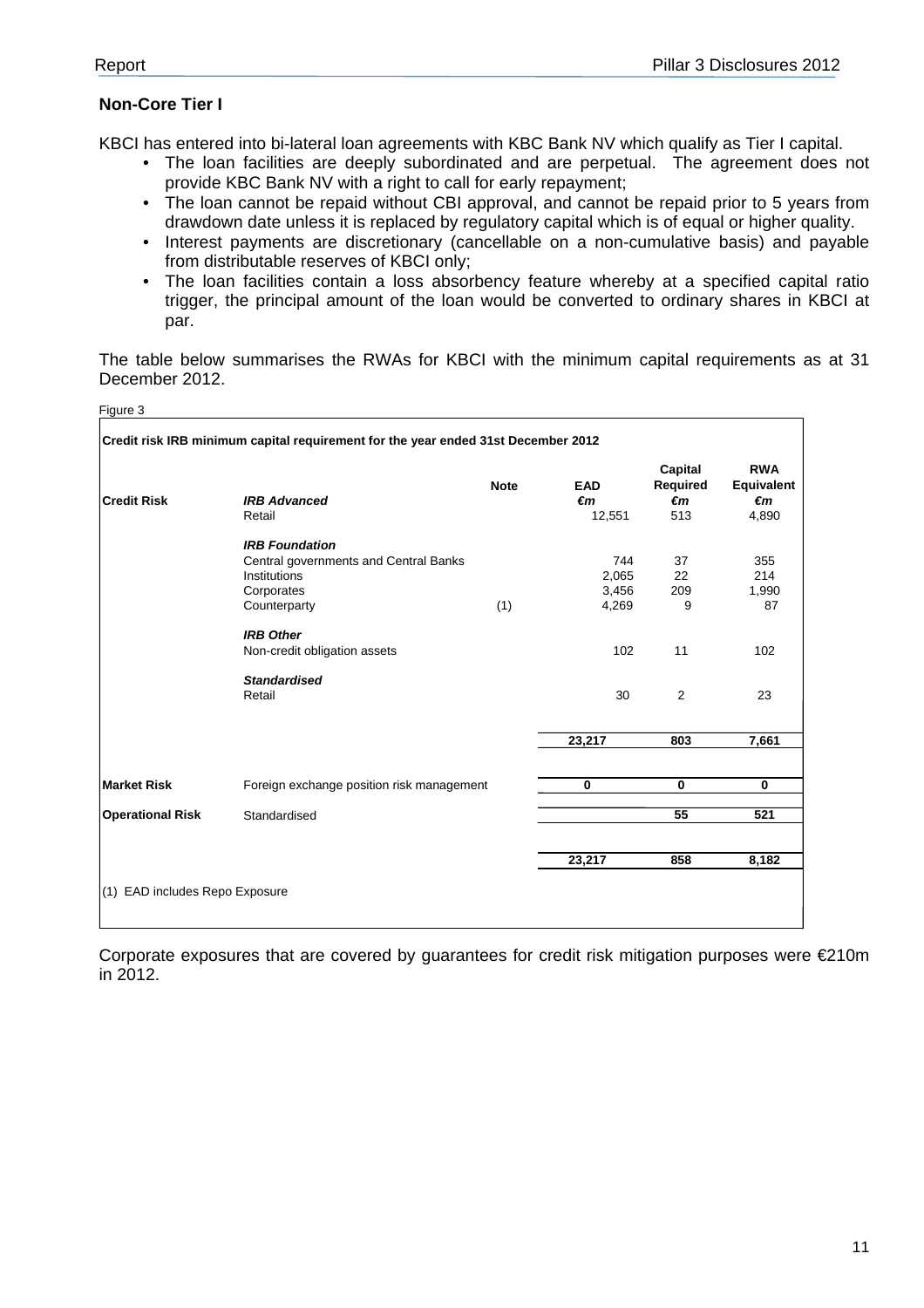The table below shows credit risk exposure per PD Band in terms of EAD, RWA and exposure weighted average risk weight as at 31st December 2012. Only lending exposure subject to the IRB approach is captured in this table, (Counterparty credit risk and non credit obligation assets are not included). The table shows exposure before the application of guarantees. This means that there is no shift in asset class due to PD substitution. The RWA for the exposure, however, is presented after all collateral and guarantees have been applied.

| Figure 4                      |                              |                            |                                              |                   |          |              |
|-------------------------------|------------------------------|----------------------------|----------------------------------------------|-------------------|----------|--------------|
|                               | EAD €m                       |                            | <b>IRB</b> Foundation<br><b>IRB Advanced</b> |                   |          |              |
|                               | <b>RWA €m</b>                | <b>Central Governments</b> |                                              |                   |          |              |
| <b>PD Band</b>                | Average in %                 | and Central Banks          | <b>Institutions</b>                          | <b>Corporates</b> | Retail   | <b>Total</b> |
| PD <sub>1</sub>               | EAD                          | 308                        | 1,834                                        | 28                | 6        | 2,175        |
|                               | <b>RWA</b>                   | 45                         | 166                                          | 4                 | $\Omega$ | 215          |
|                               | Weighted Average Risk Weight | 15%                        | 9%                                           | 15%               | 4%       | 10%          |
| PD <sub>2</sub>               | EAD                          | 355                        | 24                                           | 127               | 216      | 722          |
|                               | <b>RWA</b>                   | 238                        | $\overline{7}$                               | 40                | 15       | 300          |
|                               | Weighted Average Risk Weight | 67%                        | 31%                                          | 31%               | 7%       | 42%          |
| PD <sub>3</sub>               | EAD                          | 42                         | $\mathbf 0$                                  | 189               | 2,047    | 2,278        |
|                               | <b>RWA</b>                   | 32                         | 0                                            | 124               | 228      | 383          |
|                               | Weighted Average Risk Weight | 77%                        | 88%                                          | 65%               | 11%      | 17%          |
| PD <sub>4</sub>               | EAD                          | 36                         |                                              | 154               | 3,207    | 3,397        |
|                               | <b>RWA</b>                   | 39                         |                                              | 87                | 563      | 689          |
|                               | Weighted Average Risk Weight | 108%                       |                                              | 56%               | 18%      | 20%          |
| PD <sub>5</sub>               | EAD                          |                            | $\mathbf 0$                                  | 286               | 1,198    | 1,484        |
|                               | <b>RWA</b>                   |                            | $\mathbf 0$                                  | 251               | 356      | 608          |
|                               | Weighted Average Risk Weight |                            | 128%                                         | 88%               | 30%      | 41%          |
| PD <sub>6</sub>               | EAD                          |                            |                                              | 190               | 293      | 483          |
|                               | <b>RWA</b>                   |                            |                                              | 200               | 149      | 349          |
|                               | Weighted Average Risk Weight |                            |                                              | 105%              | 51%      | 72%          |
| PD <sub>7</sub>               | EAD                          |                            |                                              | 293               | 181      | 474          |
|                               | <b>RWA</b>                   |                            |                                              | 377               | 130      | 507          |
|                               | Weighted Average Risk Weight |                            |                                              | 129%              | 72%      | 107%         |
| PD <sub>8</sub>               | EAD                          |                            |                                              | 92                | 289      | 381          |
|                               | <b>RWA</b>                   |                            |                                              | 137               | 283      | 421          |
|                               | Weighted Average Risk Weight |                            |                                              | 149%              | 98%      | 110%         |
| PD <sub>9</sub>               | EAD                          |                            |                                              | 390               | 2,451    | 2,841        |
|                               | <b>RWA</b>                   |                            |                                              | 778               | 3,166    | 3,944        |
|                               | Weighted Average Risk Weight |                            |                                              | 199%              | 129%     | 139%         |
| <b>Total EAD</b>              |                              | 741                        | 1,858                                        | 1,749             | 9,888    | 14,237       |
| <b>Total RWA</b>              |                              | 354                        | 173                                          | 1,997             | 4,890    | 7,415        |
| <b>Total Weighted Average</b> |                              | 48%                        | 9%                                           | 114%              | 49%      | 52%          |

Note: There is €34m RWA in the impaired book relating to exposure covered by guarantees

The table below shows financial collateral and other eligible collateral.

| Figure 5                              |       |                                                    |
|---------------------------------------|-------|----------------------------------------------------|
| Eligible collateral                   |       |                                                    |
|                                       |       | <b>Financial Collateral Real Estate Collateral</b> |
| <b>IRB Foundation</b>                 | €m    | €m                                                 |
| Central governments and Central Banks |       | 10                                                 |
| Corporates                            | 44    | 674                                                |
| Counterparty                          | 3,922 |                                                    |
| <b>Total</b>                          | 3,966 | 685                                                |
|                                       |       |                                                    |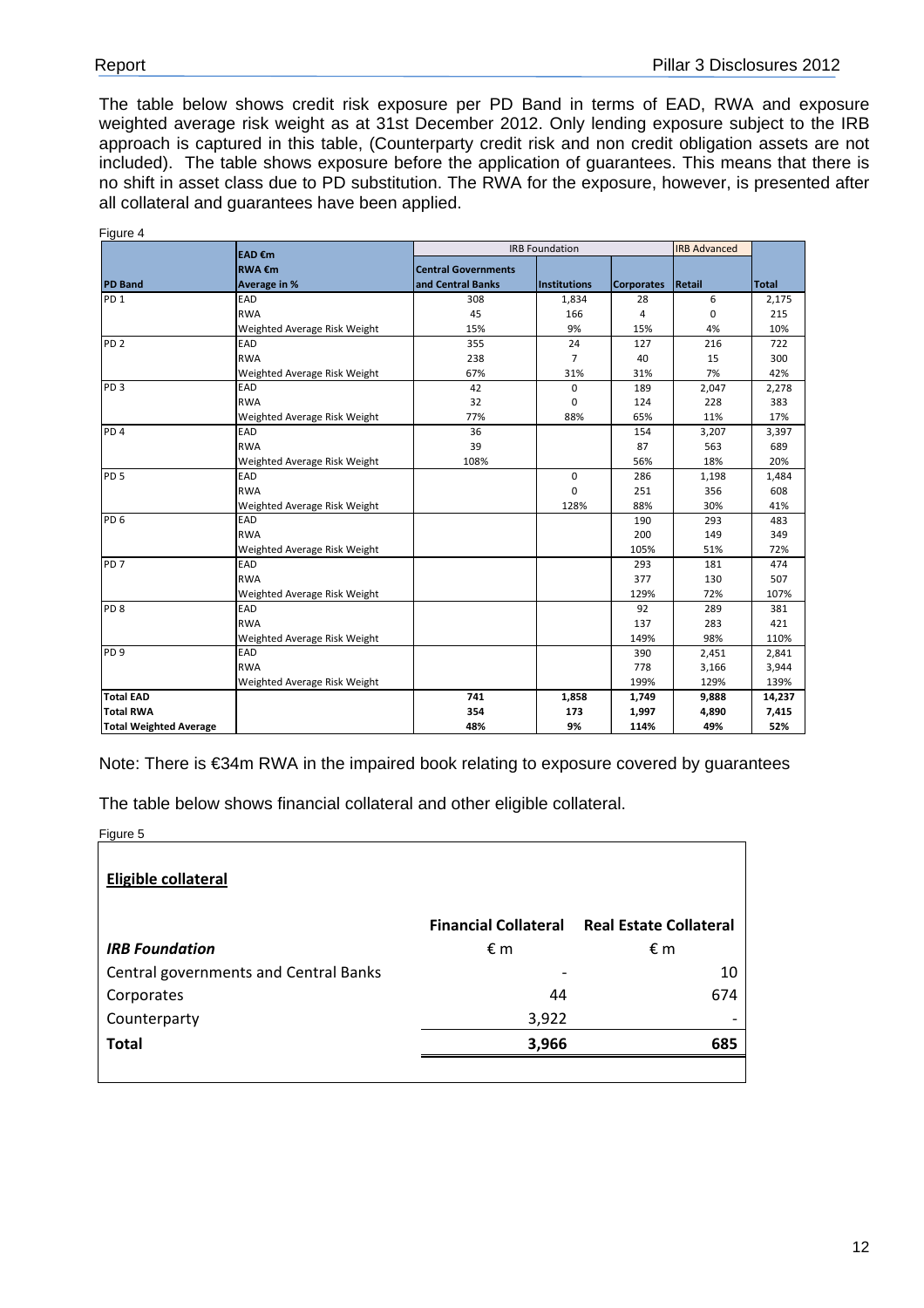## **4.4 Economic Capital**

The Economic Capital as at 31 December 2012 for KBCI on a standalone basis is displayed in the table below.

Figure 6

|                   | ECAP for the year ended 31 December |          |
|-------------------|-------------------------------------|----------|
|                   |                                     | 2012     |
|                   |                                     | Capital  |
|                   |                                     | Required |
|                   | <b>ECAP per Risk Type</b>           |          |
|                   | <b>Credit Risk</b>                  | 79%      |
|                   | <b>Operational Risk</b>             | 5%       |
|                   | <b>ALM Risk</b>                     | 12%      |
|                   | <b>Business Risk</b>                | 4%       |
| <b>Total ECAP</b> |                                     | 100%     |

The Economic Capital represents the minimum amount of capital which has to be available in order to protect KBCI against economic insolvency under extreme circumstances.

KBCI's pillar 2 capital requirement is based on standalone ECAP at a 99.9% confidence interval.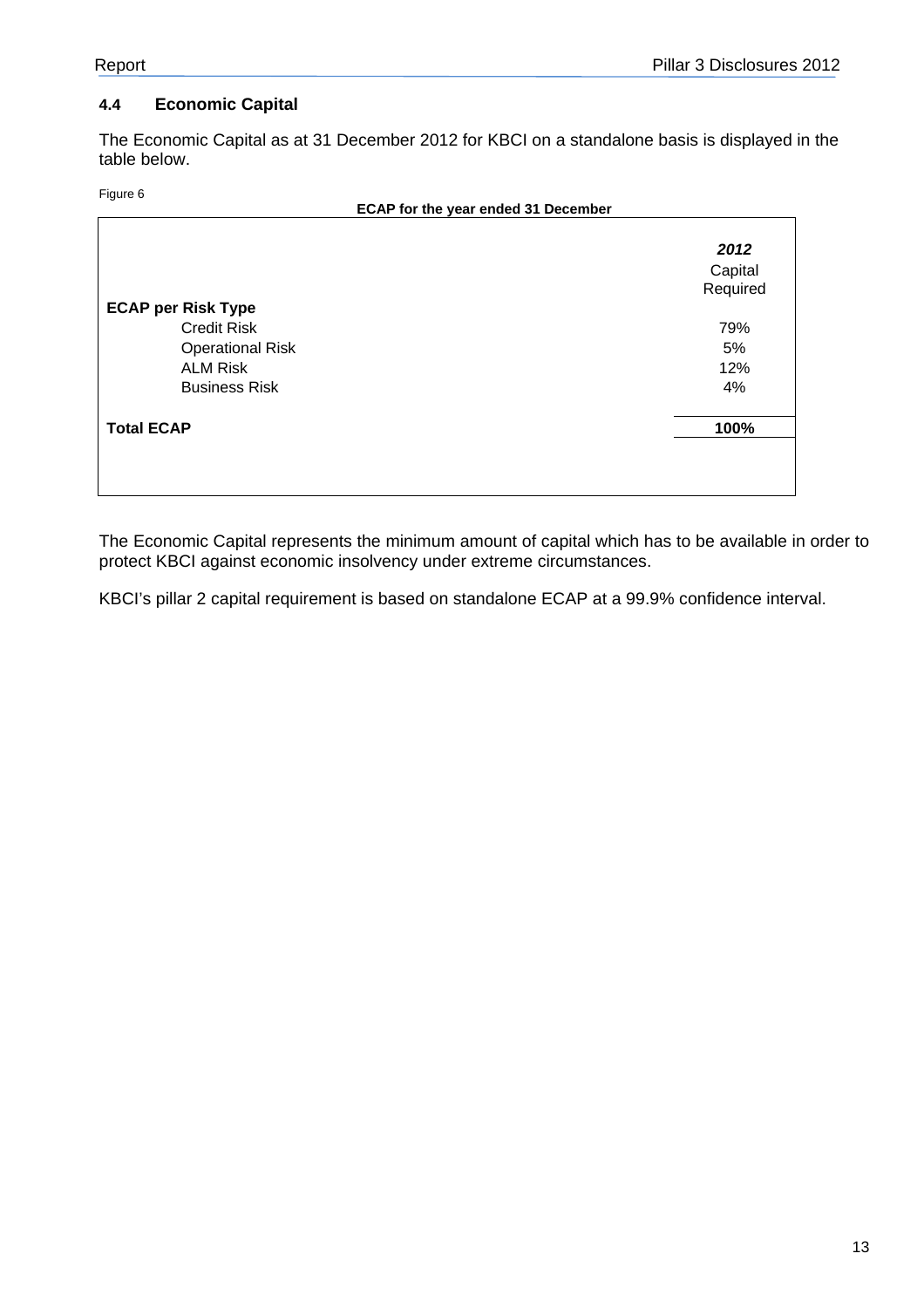## **5. Credit Risk Management**

## **5.1 Strategy and Processes**

Credit risk is managed at both transactional and portfolio level. Managing credit risk at the transactional level means that there are sound procedures, processes and applications in place to identify and measure the risks before and after accepting individual exposures. Limits and delegations (based on parameters such as internal risk class, type of counterparty) are set to determine the maximum credit exposure allowed and the acceptance levels for decision making.

Managing the level of risk at portfolio level encompasses *inter alia* periodic measuring of, and reporting on, risk embedded in the consolidated loan and investment portfolios, monitoring limits, conducting stress tests under different scenarios, taking risk mitigating measures and optimising the overall credit risk profile. On a monthly basis, portfolio reports are presented to the Credit Risk Management Committee. An analysis of the credit profile of KBCI is presented to the Board as and when it convenes.

#### **5.2 Scope of Credit Risk Disclosures**

The scope of the disclosures for credit risk is based on the implementation of Basel II at KBCI as outlined in Section 5.5 below.

#### **5.3 Exposure to Credit Risk**

Credit Risk is the most material risk facing KBCI given the profile of its book. The table below shows the distribution of credit risk across the different business units of KBCI based on the approach taken in calculating minimum capital requirements. This information is taken at 31 December 2012.

| Figure 7                 |                                 |
|--------------------------|---------------------------------|
| Credit Risk Exposures €m |                                 |
|                          | <b>Outstanding Loan Balance</b> |
| Standardised             | 38                              |
| IRB Foundation ^         | 3,479                           |
| <b>IRB Advanced</b>      | 12,445                          |
| 'otal                    | 15,963                          |

^ IRB Foundation includes Central Governments, Central Banks, Institutions and Corporates. Outstanding Loan Balances relate to Corporate loans only.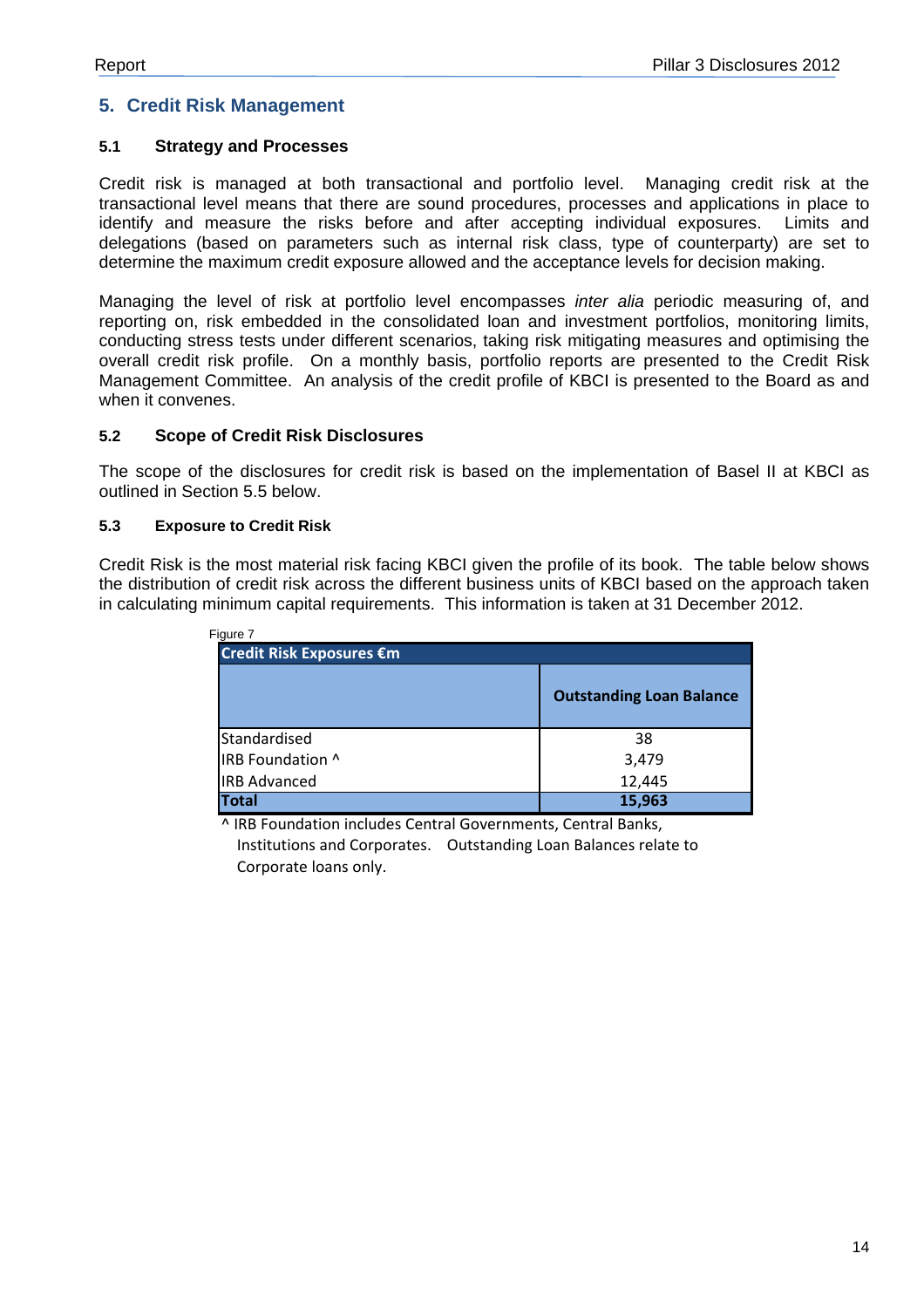| Figure 8                                         |        |  |  |  |  |
|--------------------------------------------------|--------|--|--|--|--|
| <b>Retail Portfolio - Additional Information</b> |        |  |  |  |  |
| <b>Retail Book</b>                               | €m     |  |  |  |  |
| <b>Outstanding Balance</b>                       | 12,445 |  |  |  |  |
| <b>Undrawn Amount</b>                            | 5      |  |  |  |  |
| Total                                            | 12,450 |  |  |  |  |
| <b>PD Profile</b>                                | €m     |  |  |  |  |
| <b>PD 1-4</b>                                    | 5,421  |  |  |  |  |
| PD 5-7                                           | 1,655  |  |  |  |  |
| PD 8-9                                           | 2,711  |  |  |  |  |
| PD 10-12                                         | 2,663  |  |  |  |  |
| Total                                            | 12,450 |  |  |  |  |
| <b>Weighted Average LGD</b>                      | ℅      |  |  |  |  |
| <b>WALGD</b>                                     | 22.1%  |  |  |  |  |

The maturity profile of the credit portfolio as at 31 December 2012 is shown in the table below.

| Figure 9                                            |               |                    |               |              |  |  |  |
|-----------------------------------------------------|---------------|--------------------|---------------|--------------|--|--|--|
| Residual Maturity for KBCI Outstanding Exposures €m |               |                    |               |              |  |  |  |
| <b>Maturity Bands</b>                               | Corporate/SME | <b>Real Estate</b> | <b>Retail</b> | <b>Total</b> |  |  |  |
| < 1 year                                            | 441           | 1,171              | 35            | 1,647        |  |  |  |
| $\geq$ 1 to <5 years                                | 251           | 330                | 153           | 733          |  |  |  |
| $\ge$ =5 to <10 years                               | 282           | 120                | 790           | 1,193        |  |  |  |
| $>=10$ years                                        | 719           | 203                | 11,467        | 12,389       |  |  |  |
| <b>Total</b>                                        | 1,694         | 1,824              | 12,445        | 15,963       |  |  |  |

## **5.4 Impaired & Past Due Not Impaired**

A financial asset or a group of financial assets is impaired and impairment losses are incurred if, and only if, there is objective evidence of impairment as a result of one or more events that occurred after the initial recognition of the asset (a 'loss event') and that loss event (or events) has an impact on the estimated future cash flows of the financial asset or group of financial assets that can be reliably estimated. Objective evidence that a financial asset or group of assets is impaired includes observable data that comes to the attention of the Bank about the following loss events:

- significant financial difficulty of the issuer or borrower:
- a breach of contract, such as a default or delinguency in interest or principal payments;
- the Bank granting to the borrower, for economic or legal reasons relating to the borrower's financial difficulty, a concession that the lender would not otherwise consider;
- it becoming probable that the borrower will enter bankruptcy or other financial reorganisation;
- the disappearance of an active market for that financial asset because of financial difficulties;
- observable data indicating that there is a measurable decrease in the estimated future cash flows from a group of financial assets since the initial recognition of those assets, although the decrease cannot yet be identified with the individual financial assets in the group, including:
- Adverse changes in the payment status of borrowers in the group; or
- National or local economic conditions that correlate with defaults on the assets in the group; or
- the assignment of an exposure to Probability of Default ('PD') band 10-12.

The level of impaired loans increased in KBCI during 2012 by 23% from the 2011 level.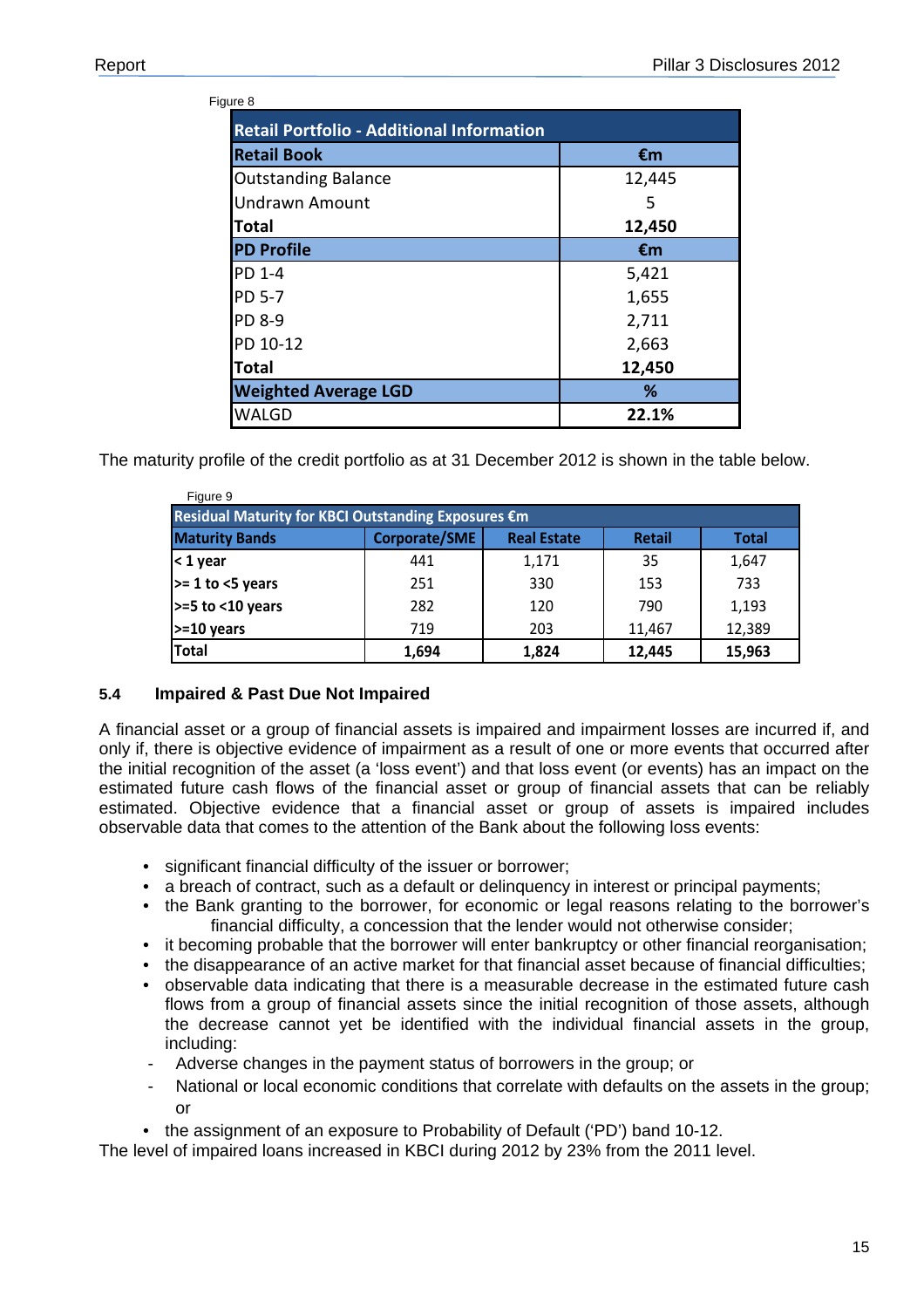Loans and advances less than 90 days past due are not considered impaired, unless other information is available to indicate the contrary. Loans that are in arrears but not 90 days past due are categorised as "Past Due but Not Impaired".

The two tables below show the profile of the book in relation to Impaired, past due but not Impaired and neither past due nor Impaired as at 31 December 2012. The first table shows the split based on industry class while the second shows the profile based on geographical breakdown.

| Past Due and Impaired Outstanding Exposures by Industry €m |                     |              |                 |              |  |  |  |
|------------------------------------------------------------|---------------------|--------------|-----------------|--------------|--|--|--|
|                                                            | <b>Neither Past</b> |              |                 |              |  |  |  |
|                                                            | due Nor             | Past Due but |                 |              |  |  |  |
| <b>Industry Class</b>                                      | <b>Impaired</b>     | Not Impaired | <b>Impaired</b> | <b>Total</b> |  |  |  |
| <b>Corporate</b>                                           | 1,725               | 8            | 1,784           | 3,517        |  |  |  |
| <b>Retail</b>                                              | 9,042               | 740          | 2,663           | 12,445       |  |  |  |
| <b>Total</b>                                               | 10,767              | 748          | 4,448           | 15,963       |  |  |  |

#### Figure 11

| Past Due and Impaired Outstanding Exposures by Geography €m |                                |              |                 |              |  |
|-------------------------------------------------------------|--------------------------------|--------------|-----------------|--------------|--|
|                                                             | <b>Neither Past</b><br>due Nor | Past Due but |                 |              |  |
| <b>Geographic Breakdown</b>                                 | <b>Impaired</b>                | Not Impaired | <b>Impaired</b> | <b>Total</b> |  |
| Ireland                                                     | 10,263                         | 717          | 4,198           | 15,178       |  |
| IUК                                                         | 473                            | 31           | 205             | 709          |  |
| <b>Other</b>                                                | 31                             | 0            | 44              | 76           |  |
| <b>Total</b>                                                | 10,767                         | 748          | 4,448           | 15,963       |  |

For credit granted to borrowers in PD bands 10, 11 and 12 (Impaired loans), the Bank records specific impairments allowances based on an estimate of the net present value of the recoverable amount. For credit granted to borrowers in PD bands 1 to 9, a collective impairment loss is taken on a 'portfolio basis' using a formula that takes account of the expected loss on the portfolio, adjusted by an emergence period to reflect the incurred but not reported impairment loss.

The specific impairments calculated during 2012 are based on the expected loss KBCI would incur in the event that an agreement/facility defaults and becomes irrecoverable. The level of realised losses across the Irish banking sector remains low given the slow judicial process and consumer protection codes of conduct as issued by the Central Bank of Ireland.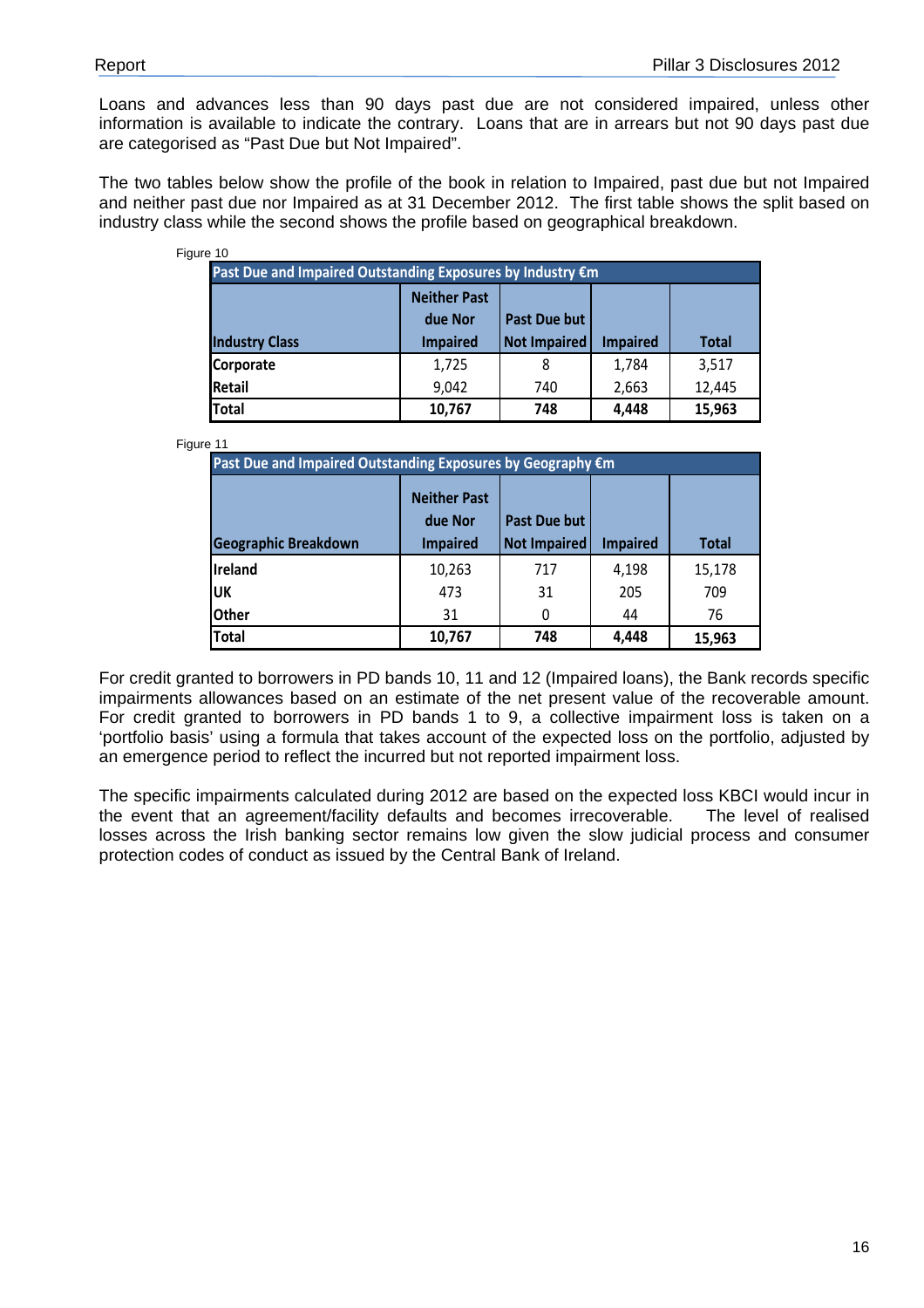The credit impairment losses of KBCI at 31 December 2012 based on industry class and geographical segment are included in the two tables below.

Figure 12

| Specific & Portfolio Provisions for Impairment of KBCI Loans €m |                    |                    |                   |                    |                  |
|-----------------------------------------------------------------|--------------------|--------------------|-------------------|--------------------|------------------|
|                                                                 |                    | <b>Performing</b>  |                   | <b>Impaired</b>    | <b>Specific</b>  |
|                                                                 | <b>Outstanding</b> | <b>Outstanding</b> | <b>Portfolio</b>  | <b>Outstanding</b> | <b>Provision</b> |
| <b>Industry Class</b>                                           | <b>Exposure</b>    | <b>Exposure</b>    | <b>Provisions</b> | <b>Exposure</b>    | <b>Balance</b>   |
| Corporate                                                       | 3.518              | 1,733              | 15                | 1.784              | 825              |
| Retail                                                          | 12.445             | 9.782              | 85                | 2,663              | 795              |
| <b>Total</b>                                                    | 15.963             | 11,515             | 100               | 4.448              | 1,620            |

Figure 13

| Specific & Portfolio Provisions for Impairment of KBCI Loans €m |                                       |                                                     |                                       |                                                          |                                                       |
|-----------------------------------------------------------------|---------------------------------------|-----------------------------------------------------|---------------------------------------|----------------------------------------------------------|-------------------------------------------------------|
| <b>Geographic Breakdown</b>                                     | <b>Outstanding</b><br><b>Exposure</b> | Performing<br><b>Outstanding</b><br><b>Exposure</b> | <b>Portfolio</b><br><b>Provisions</b> | <b>Impaired</b><br><b>Outstanding</b><br><b>Exposure</b> | <b>Specific</b><br><b>Provision</b><br><b>Balance</b> |
| <b>Ireland</b>                                                  | 15,178                                | 10,980                                              | 93                                    | 4.198                                                    | 1,542                                                 |
| <b>UK</b>                                                       | 709                                   | 504                                                 |                                       | 205                                                      | 62                                                    |
| <b>Other</b>                                                    | 76                                    | 31                                                  | 0                                     | 44                                                       | 17                                                    |
| Total                                                           | 15,963                                | 11,515                                              | 100                                   | 4.448                                                    | 1,620                                                 |

The movement in impairment provisions for 2012 is outlined in the table below.

| Figure 14                   |                        |             |                                                  |                        |
|-----------------------------|------------------------|-------------|--------------------------------------------------|------------------------|
| Provisions Analysis 2012 €m |                        |             |                                                  |                        |
| <b>Provisions</b>           | <b>Opening Balance</b> | 2012 Charge | <b>2012 IFRS</b><br><b>Unwind/Write</b><br>Offs* | <b>Closing Balance</b> |
| Specific                    | 1,177                  | 511         | (68)                                             | 1,620                  |
| Portfolio                   | 63                     | 36          |                                                  | 100                    |
| <b>Total</b>                | 1,240                  | 547         | (68)                                             | 1,720                  |

*\*FX movements included in Unwind/Write Offs*

## **5.5 Approaches to Credit Risk**

The Capital Requirements Directive ("CRD") provides two approaches for the calculation of minimum regulatory capital requirements for credit risk:

- 1. The Standardised Approach; and
- 2. Internal Ratings Based Approach ("IRB Approach"), which can be sub divided into
	- a. Foundation Internal Ratings Based Approach ("Foundation IRB Approach");
		- b. Advanced Internal Ratings Based Approach ("Advanced IRB Approach");

KBCI has been granted permission by the CBI to apply the Advanced IRB approach to its retail mortgage portfolio and the Foundation IRB approach to its Banking and Treasury portfolios. KBCI uses its PDs, LGDs and EADs in the calculation of Pillar I capital requirement for these portfolios.

Under the Standardised Approach, risk weightings for rated counterparties are regulatory-determined standardised risk weightings.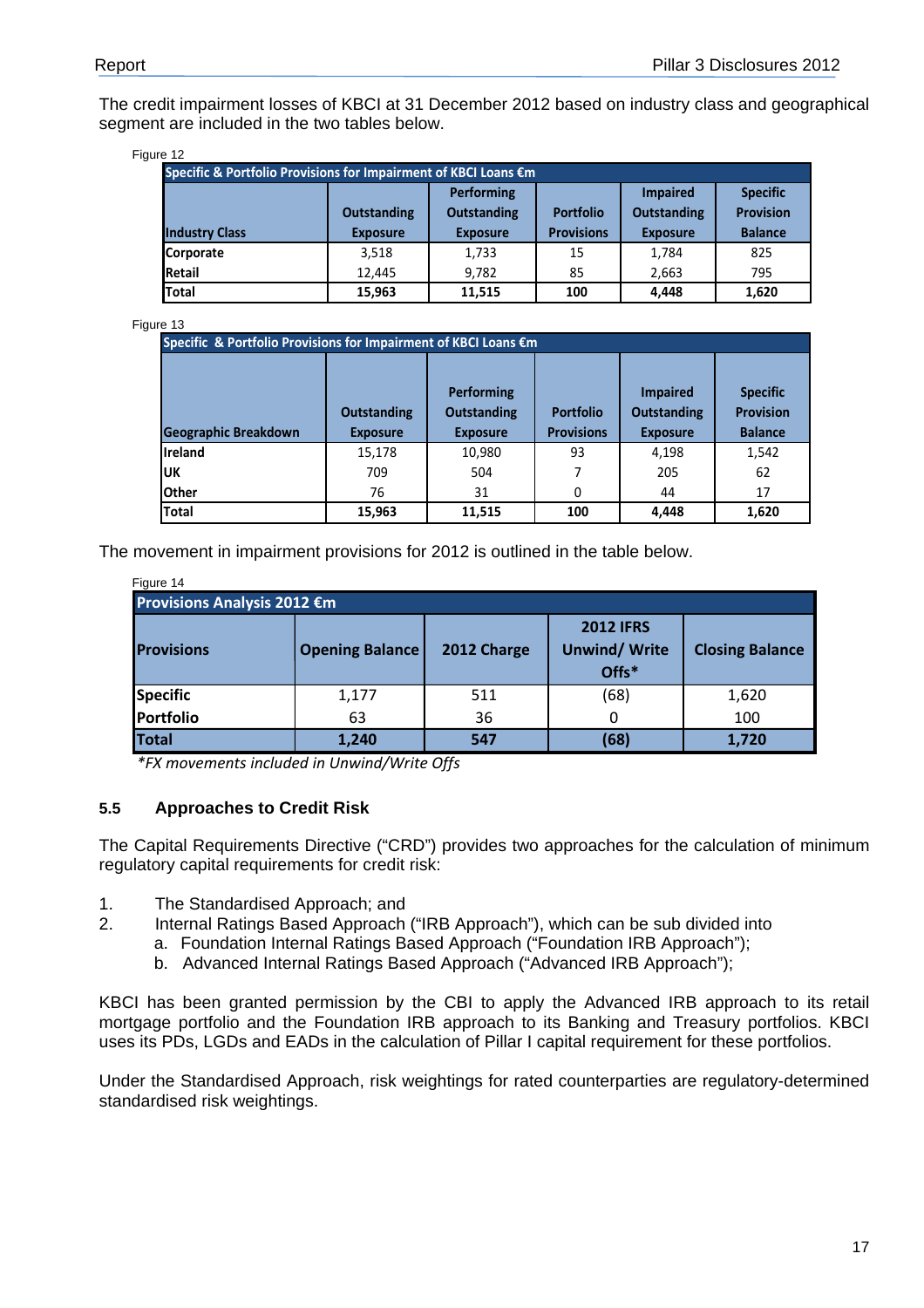Banks operating under the IRB Approach are allowed to use their own internal estimates of certain risk parameters to calculate regulatory capital requirements for credit risk across different asset classes. These risk parameters are:

- Probability of default (PD),
- Loss given default (LGD)
- Exposure at default (EAD).

For non retail exposures, there are two IRB approaches. Under the Foundation IRB Approach, banks use their own estimate of PD, and regulatory estimates of LGD and EAD. Under the Advanced IRB Approach, banks use their own estimates of all three risk components. For retail exposures, there is no Foundation approach so all three risk measure are internal estimated.

The Pillar I credit risk models are challenged and back-tested on a regular basis to assess their performance on KBCI's portfolios. This challenge is performed by the Credit Risk Management Committee.

KBCI calculates its Pillar II economic capital (Ecap) for Credit risk using the outputs of the KBC Group Credit Portfolio Model (CPM). CPM is developed in accordance with the KBC Group Model Management Framework and is subject to the standard KBC Group modelling and validation processes.

## **5.6 Credit Risk Mitigation Techniques**

KBCI's Credit Assessment is primarily based on an assessment of affordability and repayment capacity.

KBCI views its risk governance structure, including the Board, Risk Committee, Risk Oversight Committee, Credit Risk Management Committee, and the responsibilities for credit risk management from Board level down to line management, as a significant mitigant of credit risk.

In addition to these governance bodies, the KBCI Credit Committee monitors credit risk at a transaction level for new and existing transactions and the KBCI New and Active Products committee monitors the credit risk involved in new products and processes, or in changes to existing products and processes.

A Credit Policy is in place outlining policies in relation to securing collateral, establishing credit reserves and risk exposures.

## **5.7 Internal Modelling**

The credit risk models developed by KBCI include PD, LGD and EAD models, plus application and behavioural scorecards for specific portfolios (retail).

These models are used within the credit process for:

- defining the delegation level for credit approval (e.g., PD models);
- accepting credit transactions (e.g., application scorecards);
- setting limits:
- pricing credit transactions ;
- monitoring the risk of a (client) portfolio;
- calculating the internal economic capital;
- calculating the regulatory capital;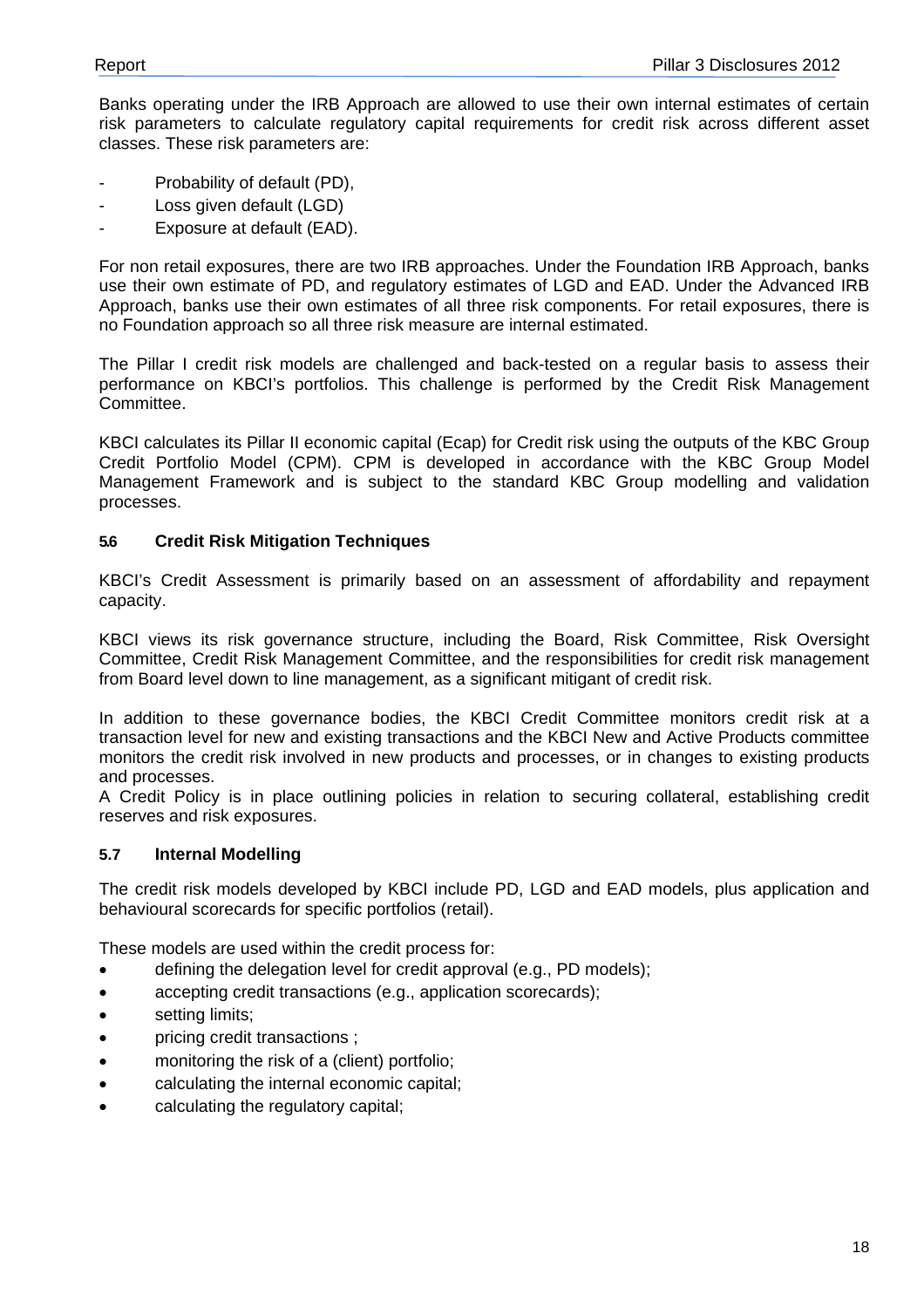## **Probability of Default (PD)**

Probability of Default (PD) is the likelihood that an obligor will default on its obligations within a oneyear time horizon, with default being defined in accordance with Basel II rules. The PD is calculated for each client or for a portfolio. As KBCI operates under IRB approach, KBCI uses its own internal estimates of PD for regulatory capital calculations.

Within KBCI, there are three types of PD models developed:

- $\triangleright$  Statistical default/non-default models based on objective inputs: Rankings are derived purely mechanically with no subjective input, using regression techniques. At KBCI, this method is only used in the retail segment where objective data is plentiful (e.g., behavioural information).
- $\triangleright$  Statistical default/non-default models based on objective and subjective input: These are very similar to the purely objective models, but also use subjective input entered by a credit adviser (for instance management quality, market position). At KBCI, this method is used to rank large Western European corporate customers.
- $\triangleright$  Statistical expert-based models: Rankings are based on quantitative and qualitative input, but due to the small number of observed default events, regression is applied to predict expert assessments of the creditworthiness of the clients, rather than their default/nondefault behaviour. At KBC, this method is used to rank borrowers in the SME segment.

The PD score resulting from the rating model is then calibrated towards the Central Tendency (CT). The CT is the expected long term default rate for the given portfolio over a full economic cycle. As such, all of KBCI's PD models are considered to be Through the Cycle (TTC) models.

The output generated by these models is used to split the performing loan portfolio into internal rating classes ranging from 1 (lowest risk) to 9 (highest risk) for the PD according to the KBCI masterscale<sup>2</sup>.

## **Loss Given Default (LGD) Models**

Loss Given Default (LGD) is a measure of the loss that a bank would suffer if an obligor defaults. It can be expressed as an amount or as a percentage of the expected amount outstanding at the time of default (EAD).

KBCI estimates LGD by determining the sum of cash flows resulting from the workout and/or collections process, discounted to the time of default and expressed as a percentage of the estimated exposure at default. Each of models developed are methodologically based on historical recovery rates and cure rates (the percentage of defaulted clients returning to performing state) per collateral type or per pool (segmentation-based approach).

As proposed by Basel II, the LGD estimates used for regulatory capital calculations are downturn estimates of LGD.

## **Exposure At Default (EAD) Models**

KBC uses historical information that is available on exposures of defaulted counterparties to model EAD. The EAD model is used to estimate the amount that is expected to be outstanding when a counterparty defaults in the course of the next year.

In most cases, EAD equals the nominal amount of the facility, but for certain facilities (e.g., those with undrawn commitments) it includes an estimate of future drawings prior to default.

 2 The KBCI masterscale is a mapping of PD % to specific bands in order to pool clients based on their risk profile. It consists of 9 bands running from low to high risk where each band is double the risk of the one before it.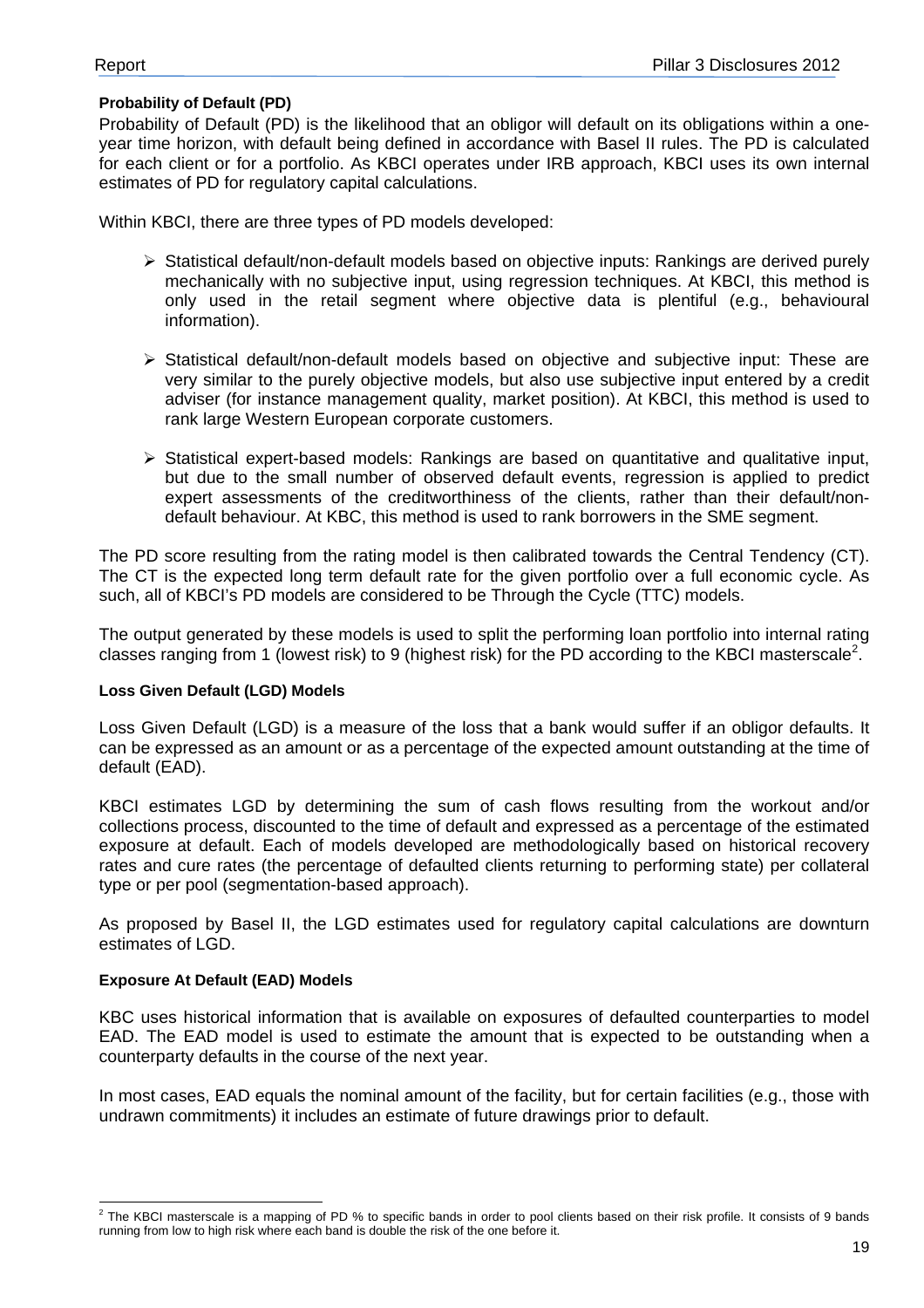All of KBCIs regulatory models are continuously back tested to ensure their performance is satisfactory. Before a model is implemented the following are tested:

- $\triangleright$  Performance of the calibration
- $\triangleright$  Rank ordering of defaults/cures
- Migration of defaults/cures
- $\triangleright$  Stability index
- Ordinal power of LGDs against observed losses

Each model is also independently validated by a separate validation unit where several quantitative and qualitative checks are preformed. Before the approval of a new rating model, the findings of the validation report are presented to the approval committee.

#### **Credit Portfolio Model (CPM)**

Economic capital for credit risk is calculated in KBCI using the Credit Portfolio Model (CPM). The CPM models loan portfolio behaviour by simulating common default behaviour between counterparties. CPM takes the idiosyncratic (i.e. individual) behaviour of larger loans and the systematic (i.e. common) behaviour of pools of smaller similar loans into account in simulating multiple default scenarios.

CPM models the systematic behaviour of a counterparty using three risk factors – industry sector, geographical region and size. CPM's sectoral approach uses CREDAC codes associated with each Banking loan. Size is computed based on information gleaned from audited accounts. A significant majority of KBCI's borrowers are based in Ireland and so geography is a less important risk driver for the calculation of KBCI's economic capital on a standalone basis.

CPM uses multiple random simulations of loss events to determine correlated behaviour across segments. In this way the concentration risk originating from a correlated movement of individual sectors is also captured by CPM.

The KBCI specific configuration of CPM includes the following:

- Inter- and intra-sector correlations based on UK and Ireland data, for use with the Banking portfolio.
- A retail index based on unemployment and short term interest rates, for use with the Homeloans portfolio.

CPM assesses concentration risk from the overall perspective of the KBCI portfolio, together with the portfolio structure (i.e. the combination of Retail mortgages, SME, Corporate and CRE lending) and diversification characteristics.

## **5.8 Counterparty Credit Risk**

KBCI defines counterparty credit risk as the credit risk resulting from over the counter transactions, which are in the main interest related transactions (e.g. Interest Rate Swaps), currency related transactions (e.g. FX swaps) or equity related transactions.

Counterparty limits are set for each individual counterparty, taking into account the general rules and procedures set out in a group wide policy. Sub limits can be put in place for each product type. The risk is monitored by a real time limit control system which allows the ALM desk to check limit availability at any time. Limits are monitored and reported by Risk Management on a daily basis.

The counterparty credit risk exposure at default is  $\epsilon$ 185m at 31<sup>st</sup> December 2012. For further details of counterparty credit risk exposures please see note 16 of the Financial Statements.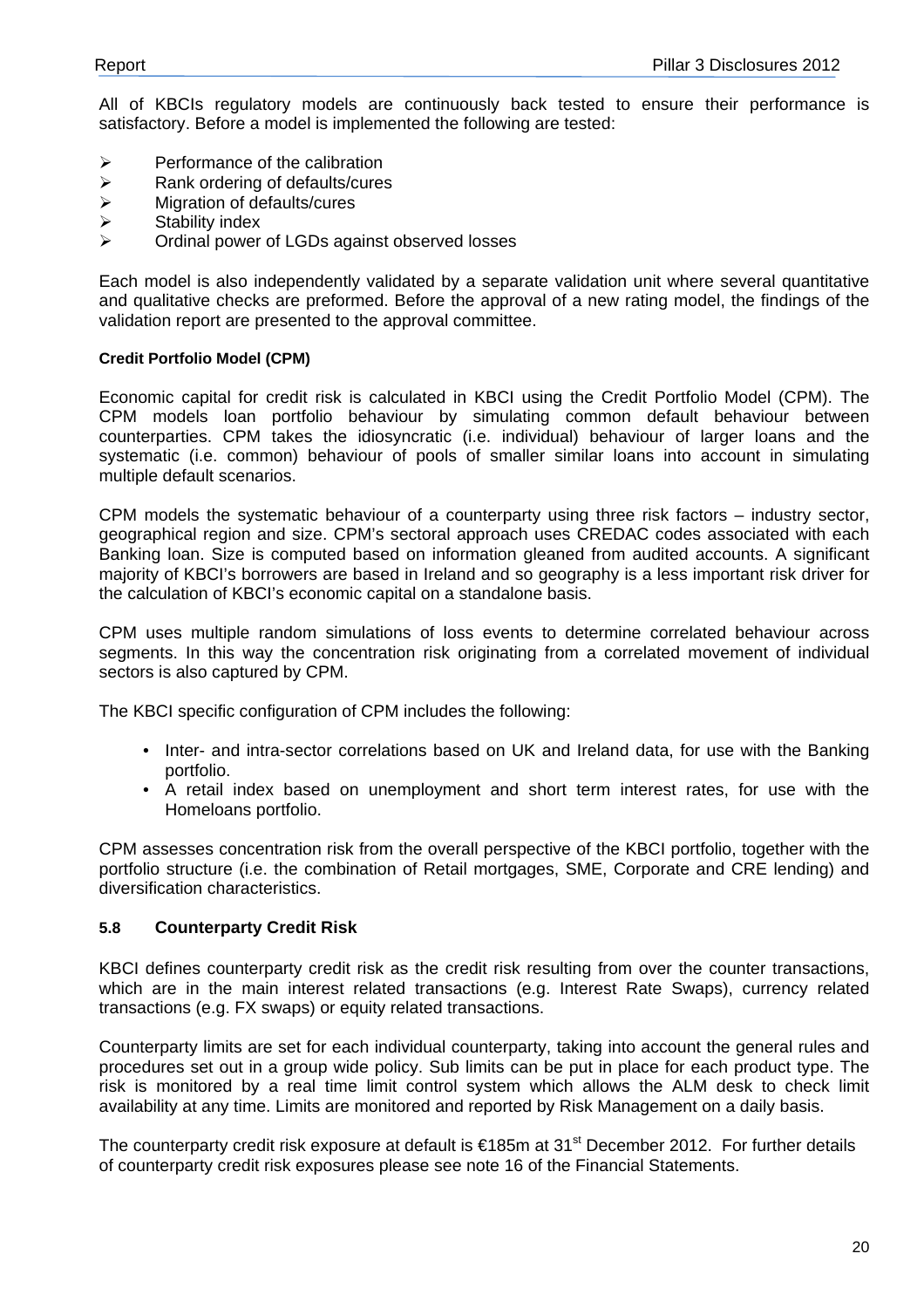## **6. Liquidity Risk Management**

Liquidity risk is the risk that an organisation will be unable to meet its liabilities / obligations as they come due, without incurring unacceptable losses.

## **6.1 Strategy & Processes**

KBCI is committed to adopting prudent liquidity and funding management policies with the objective of maintaining a diversified funding base and ensuring that reliance on short term wholesale sources of funds are within acceptable levels. The management of liquidity and funding risk within KBCI is undertaken within designated limits and other policy guidelines set by the CBI, KBC Group, KBCI Board of Directors and best practice.

Liquidity management for KBCI focuses on the overall balance sheet structure and the control of risk arising from the mismatch of maturities across the balance sheet. KBCI manages its operational liquidity within a delegated 30 day contingency gap limit and makes use of NSFR, LCR and LTD ratio to measure and report on the evolution of its liquidity and funding profile.

It is KBCI policy to ensure that resources are available at all times to meet the bank's obligations arising from withdrawal of customer demand or term deposits, non-renewal of interbank liabilities, the drawdown of customer facilities, asset expansion and other contingent obligations.

## **6.2 Scope of Liquidity Risk Management**

The liquidity Policy covers liquidity risk management and reporting for KBC Bank (Ireland) plc.

## **6.3 Structural Liquidity Risk**

KBCI's structural liquidity risk is measured by grouping the assets and liabilities according to the remaining term to maturity (contractual maturity date). The difference between the cash inflows and outflows is referred to as the 'net liquidity gap'.

KBC's contingency liquidity gap framework is based on operating within a predefined liquidity gap in a 30 day period.

KBCI participated in the ECB's long term refinancing operations (LTRO) of December 2011 and February 2012, borrowing a total of €3.6 billion. This has been redeemed in full in Q1 2013.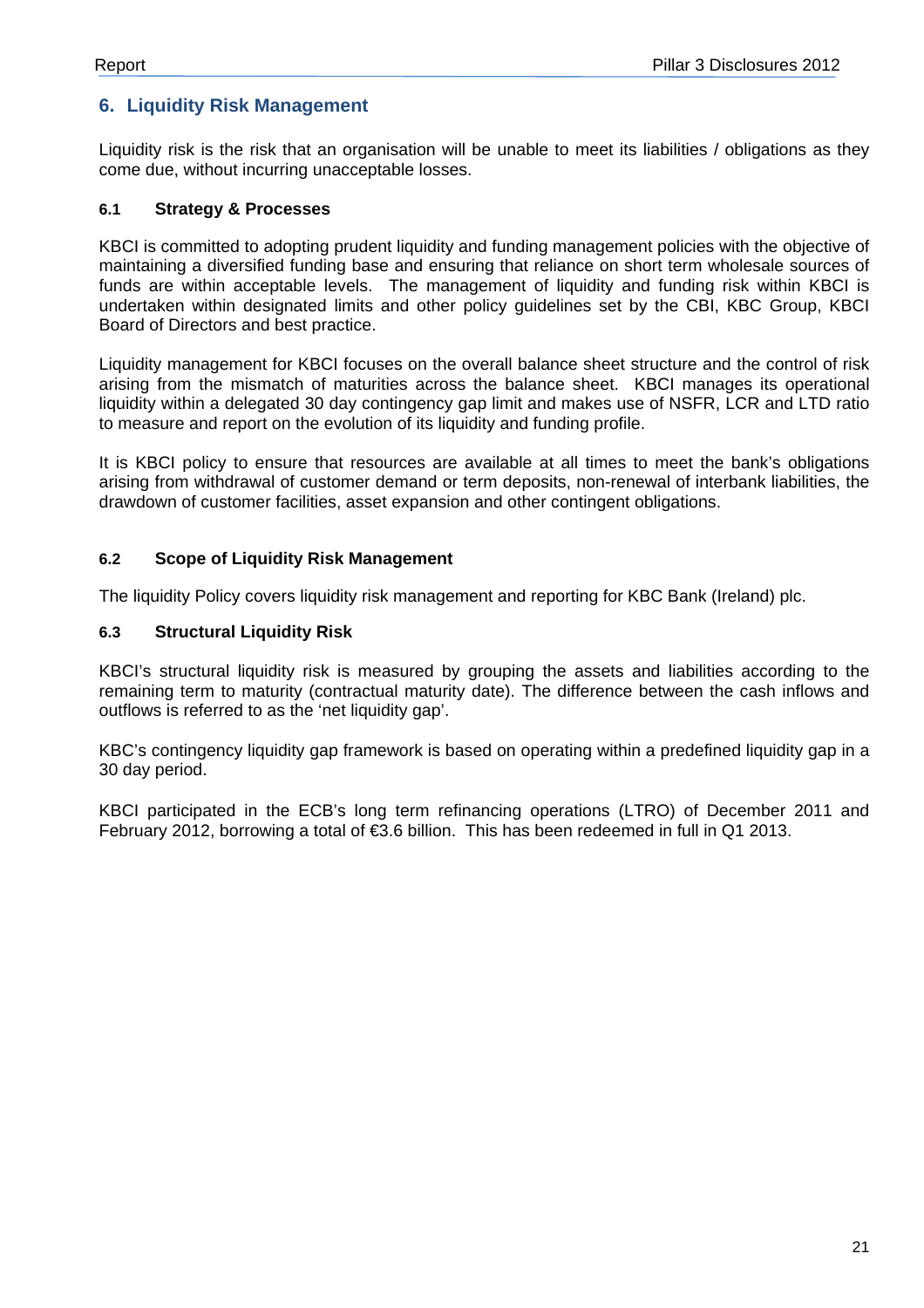## **7. Securitisations**

The objective of the securitisations is to turn illiquid mortgage assets into securitised notes / collateral, against which funding can be raised. The credit institution acts as the loan originator for the mortgage assets. It is then involved in selling the assets to the securitisation vehicle in return for the securitised notes. It continues to act as servicer for the assets and as mortgage manager for the securitisation vehicles. It also acts as transaction swap counterparty for some of the securitisations and subordinated loan provider for all issues. KBCI has ownership of all floating rate notes issued by Phoenix Funding 2 Limited, Phoenix Funding 3 Limited, Phoenix Funding 4 Limited and Phoenix Funding 5 Limited. In 2008, the Bank transferred mortgage loans into Phoenix Funding 2 Limited and Phoenix Funding 3 Limited, in 2009 into Phoenix Funding 4 Limited and in 2012 into Phoenix Funding 5 Limited. The share capital of Phoenix Funding 2 Limited, Phoenix Funding 3 Limited, Phoenix Funding 4 Limited and Phoenix Funding 5 Limited is owned by Capita Trust Nominees No. 1 Limited, a company not related to KBC Bank Ireland plc or any of its subsidiaries.

The financial statements of Phoenix Funding 2 Limited, Phoenix Funding 3 Limited, Phoenix Funding 4 Limited and Phoenix Funding 5 Limited are consolidated into the consolidated financial statements of KBC Bank Ireland plc. Although the companies are not subsidiaries of KBC Bank Ireland plc, the Bank retains substantially all the risks and rewards of the ownership of the assets in Phoenix Funding 2 Limited, Phoenix Funding 3 Limited, Phoenix Funding 4 Limited and Phoenix Funding 5 Limited. The floating rate notes issued by Phoenix Funding 2 Limited, Phoenix Funding 3 Limited, Phoenix Funding 4 Limited and Phoenix Funding 5 Limited are listed on the Irish Stock Exchange.

## **7.1 Total Outstanding Securitised Exposures**

| Figure 15                     |                                       |                                |                                     |
|-------------------------------|---------------------------------------|--------------------------------|-------------------------------------|
| <b>KBCI</b> Securitisations - |                                       |                                |                                     |
| $\epsilon$ m                  |                                       |                                |                                     |
| <b>Securitised Book</b>       | <b>Outstanding</b><br>Exposure 2012** | Outstanding<br>Exposure 2011** | <b>Movement since</b><br>31.12.2011 |
| Phoenix 2                     | 6,364                                 | 6,561                          | (196)                               |
| Phoenix 3                     | 2.649                                 | 2,766                          | (116)                               |
| <b>IPhoenix 4</b>             | 704                                   | 733                            | (28)                                |
| Phoenix 5*                    | 874                                   |                                | 874                                 |
| <b>Total</b>                  | 10,592                                | 10,059                         | 533                                 |

The gross carrying amount of mortgages in the securitised companies recognised in the statement of financial position at 31 December 2012 is:

\* Phoenix 5 securitisation initiated in 2012

\*\* Outstanding Exposure excludes all un-secured Top Ups in addition to secured top-ups which do not meet the criteria for inclusion in the respective pools

The notes are eligible as collateral for the ECB and thus provide an added liquidity buffer for KBC Bank. The Basel II securitisation framework does not apply to KBCI as an insufficient amount of the risk incurred has been transferred.

The securitisations are internal and consolidated into the financial statements of KBC Bank Ireland plc ("the bank"). The accounting policies of the securitization companies are in line with the policies adopted by the bank and are set out in the bank's consolidated financial statements.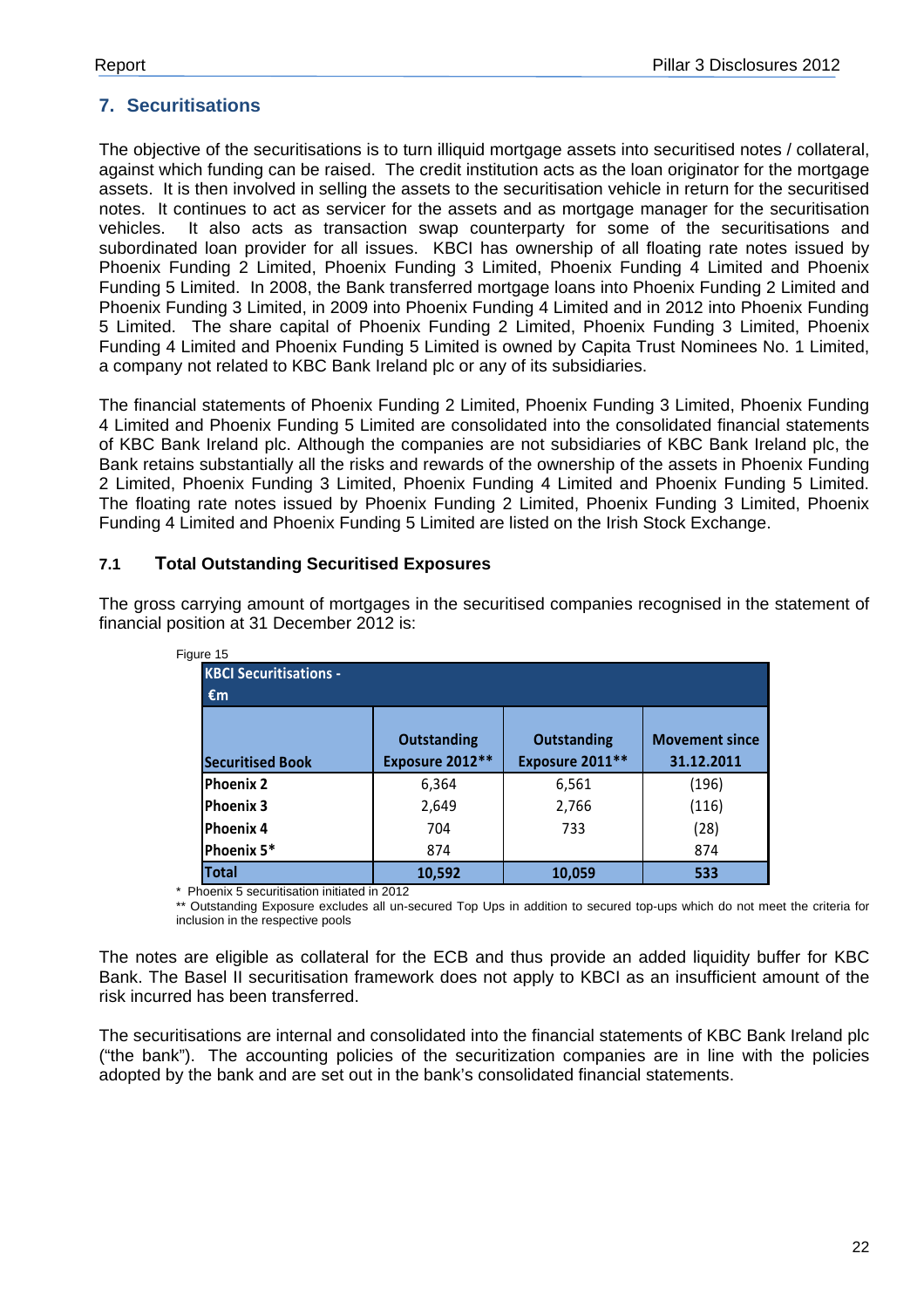## **8. ALM Risk**

The process of managing KBCI's structural exposure to market risk is also known as Asset/Liability Management (ALM). ALM risk is defined as the potential negative deviation from the expected net asset value of KBCI's corporate portfolio and sovereign bond portfolio due to changes in the level or in the volatility of market prices.

## **8.1 Sources of ALM Risk**

The primary sources of KBCI ALM risk, i.e. interest rate risk and foreign exchange risk, are:

- The structural interest rate risk position (sovereign bond portfolio); and
- The interest rate risk arising from funding, lending, sales and hedging activities.

The primary source of ALM concentration risk in KBCI's portfolio is the concentration of larger exposures to specific sovereign bonds.

The primary source of ALM counterparty risk is credit exposures to banks and financial institutions with which KBCI transacts hedging derivatives and/or places deposits.

## **8.2 Measurement Methodology for ALM Risk**

KBCI uses two distinct methodologies for the measurement of ALM risk.

KBCI uses the Basis Point Value (BPV) methodology to measure its exposure to interest rate movements. BPV is used to measure interest rate risk associated with loans, funding, swaps, bonds, futures and other interest rate derivatives to capture all interest rate risk arising from KBCI's ALM activities. KBCI uses foreign exchange exposure nominal limits to measure foreign exchange risk.

BPV quantifies the gain or loss on interest rate positions for a 0.1% (10 basis points) parallel shift upwards in the yield curve.

KBCI uses a parametric value at risk (PVaR) methodology to measure and to calculate the economic capital required to mitigate its ALM risk. The PVaR model estimates the value at risk of KBCI's ALM position as the maximum value the portfolio can loose.

- Under instantaneous shocks to key risk drivers such as interest and foreign exchange rates;
- Reflecting market movements over a 1 year period:
- Within a 99% confidence level, meaning that there is a 1% probability that an actual loss will be higher than the predicted loss;
- With respect to the expected value under these shocks;
- For a fixed portfolio composition over a 1 year holding period.

Interest and foreign exchange rates are the key risk to the value of KBCI's ALM portfolio. The PVaR model calculates the value at risk by applying shocks to interest and foreign exchange rates and recalculating the net present value of the ALM portfolio multiple times. The 99% worst loss from these multiple shock scenarios become's KBCI's ALM capital requirement.

The PVaR model uses a term structure for interest and foreign exchange rates, reflecting the fact that interest and foreign exchange rates may change over time. To reduce complexity, shocks are applied to interest rate curves in terms of:

- The level of the rate curve, which leads to a parallel move of the curve up or down.
- The slope or steepness of the rate curve, which leads to a steepening or flattening of the curve.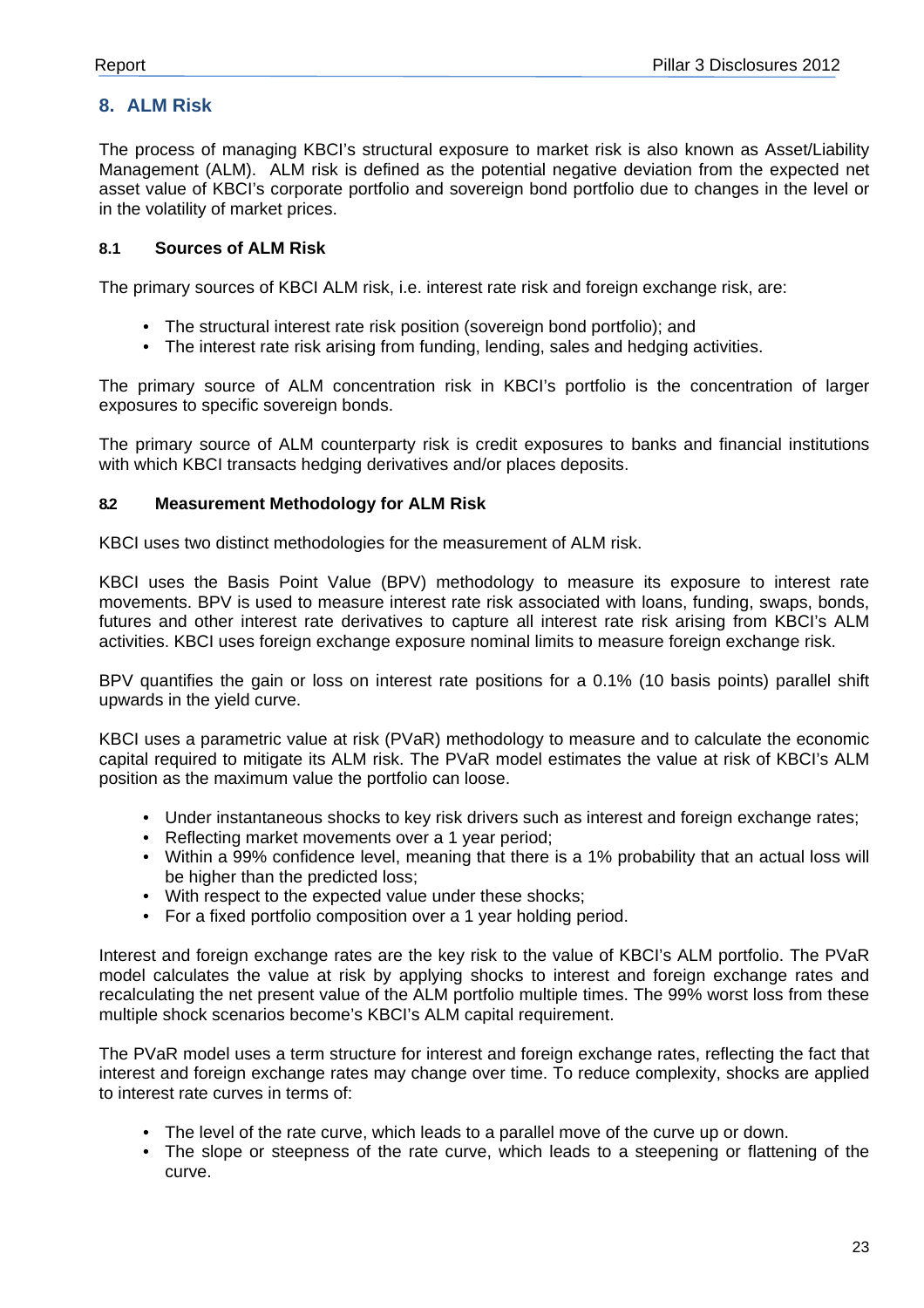## **8.3 Management and Monitoring of ALM Risk**

ALM risk is managed by the KBCI ALM Risk Committee, a subcommittee of the Risk Oversight Committee.

The management of KBCI's ALM positions is determined by the ALM Committee in accordance with the KBCI Treasury Policy and KBCI Strategic Interest Rate Risk Policy which clearly sets out the limits and criteria for the banking book and the sovereign bond portfolio respectively.

The banking book position and the sovereign bond portfolio are monitored on an ongoing basis by the ALM department, and by the ALM Committee.

## **8.4 Mitigation of ALM Risk**

Capital is considered a mitigant for ALM interest rate risk as the crystallisation of such risk involves opportunity cost losses which impact on the capital base.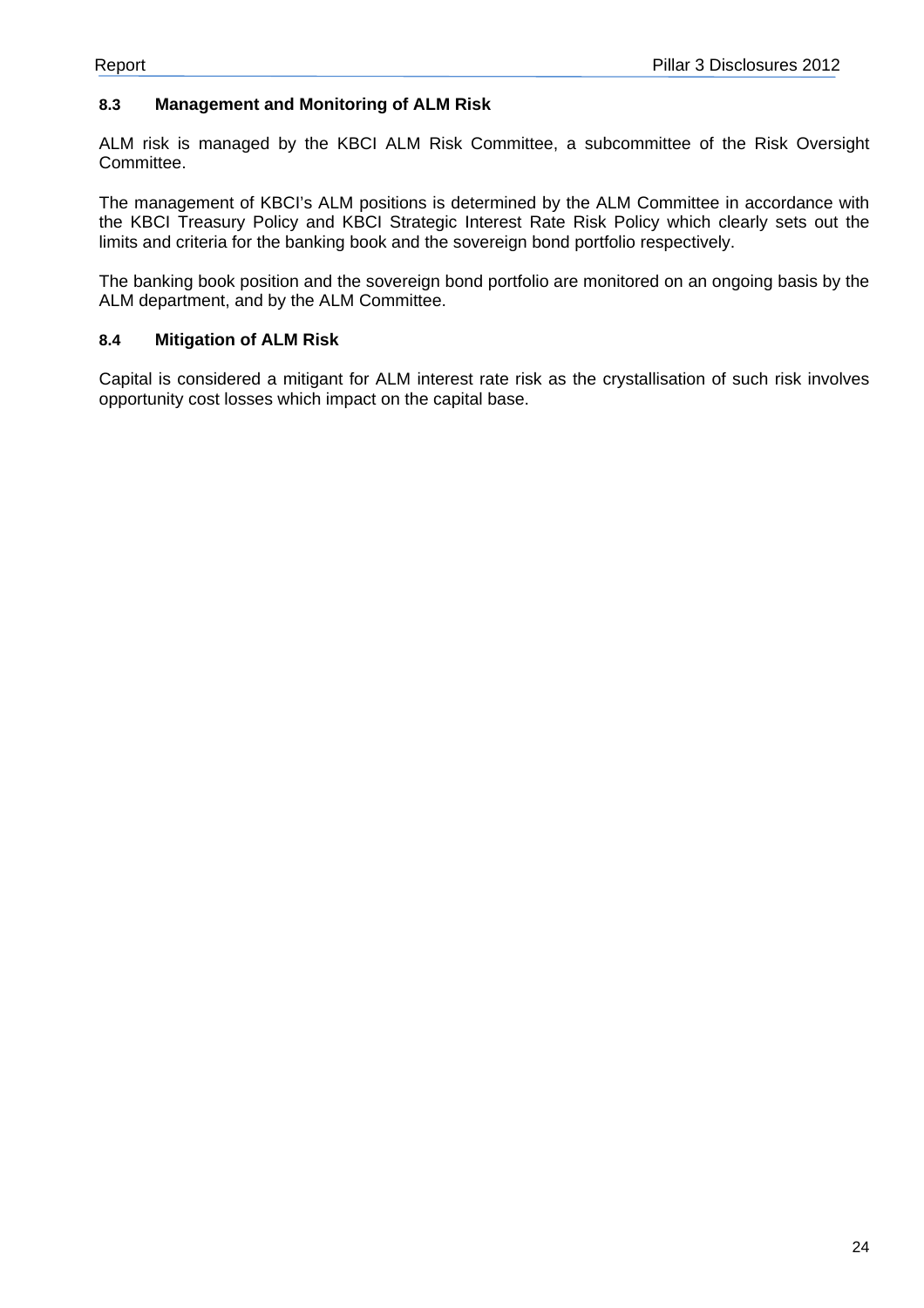## **9. Operational Risk Management**

Operational Risk is the risk of loss resulting from inadequate or failed internal processes, people, and systems or from external events. Operational risks include the risk of fraud as well as legal, compliance and tax risks. This definition is in line with the Basel Committee on Banking Supervisions consultative document on "Sound Practices for Management and Supervision of Operational Risk".

The impact of incidents on KBCI's and KBC Group's reputation is taken into consideration when establishing vulnerability to operational risk incidents.

KBCI is committed to adopting prudent operational risk management policies with the objective of managing the operational risks faced by KBCI within the KBCI risk appetite.

KBCI uses the Standardised Approach to calculate the regulatory capital for operational risk.

The capital requirement is calculated annually and is the sum of the previous three years' average gross income of each business line adjusted by a beta. The average the gross income is used to prevent major fluctuations in the operational risk capital charge.

The CRD sets out eight business lines allowable under the STA approach, three are applicable to KBCI:

- Commercial Banking
- Retail Banking
- Trading and Sales

#### **9.1 Strategy & Processes**

KBC Group has a single, global framework for managing operational risk across the entire group. This framework is embedded in KBCI and consists of a uniform operational risk language in group wide key controls, one methodology and centralised and decentralised reporting.

## **9.2 Scope of Operational Risk Management**

The scope of the Operational Risk Management Committee covers all matters relating to operational risk, with particular focus on operational risks associated with internal processes, people, systems and external events.

The scope of KBCI's operational risk management also includes all subsidiaries and branches of KBCI.

## **9.3 Operational Risk Governance**

The Operational Risk Management Committee (ORMC) assists the ROC in relation to the operational risk matters by reviewing, recommending and/or making decisions as deemed appropriate.

The ORMC convenes on a monthly basis. Only the Risk Oversight Committee can change the functional composition of the ORMC.

KBCI line management remains responsible and accountable for the management of the operational risks incurred by the business areas for which they are responsible.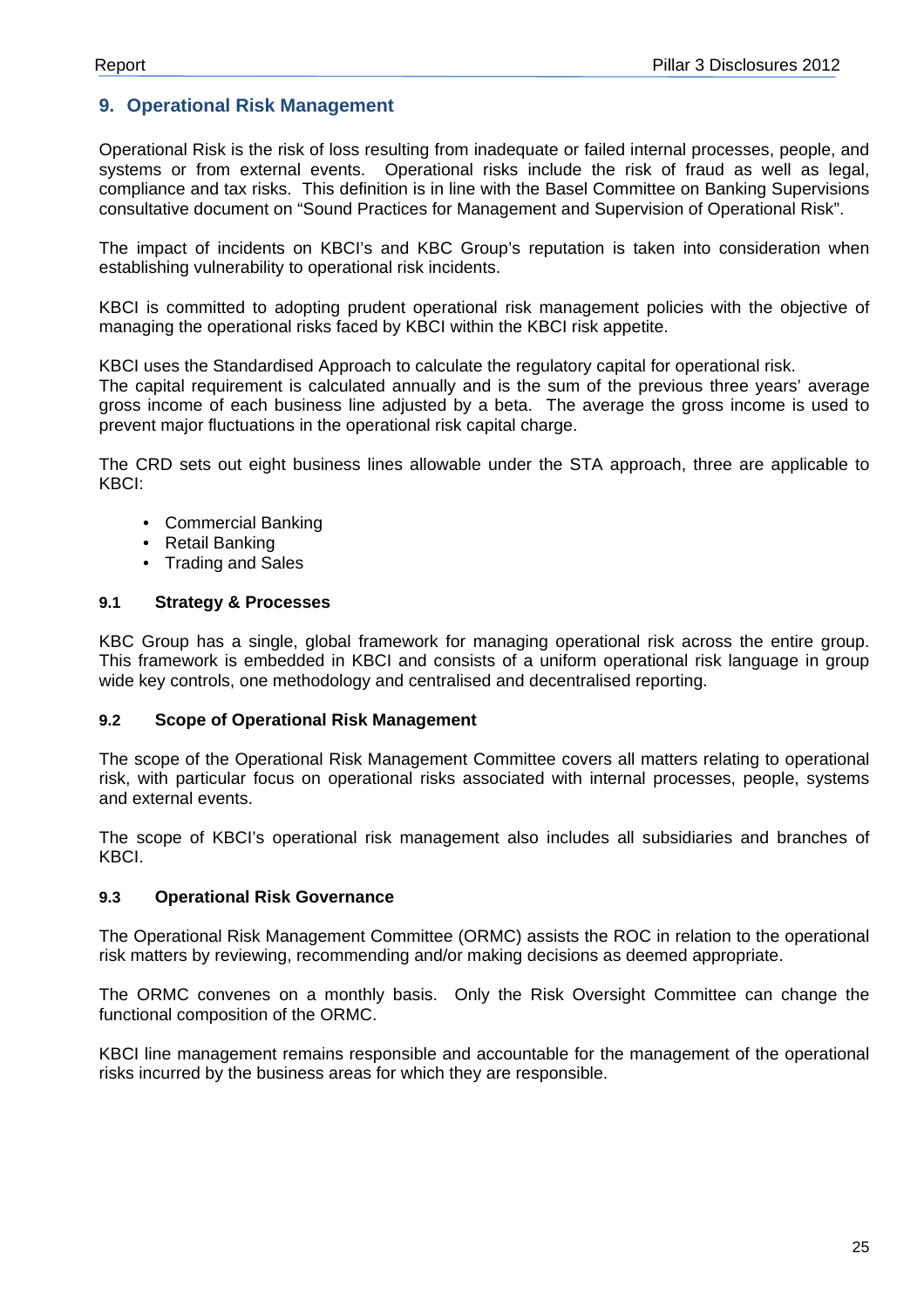## **10. Business and Strategy Risk**

Business/strategic risk is defined as the risk of the potential negative deviation from the expected economic value of the organisation due to changes in the volumes and operational margins resulting from changes in the environment of the organisation and maladjusted or inadequately implemented strategies.

## **10.1 Sources of Business/Strategy Risk**

The primary source of business/strategic risk is a change in the KBCI's market environment that results in a negative deviation from KBCI's expected economic value.

The secondary source of business/strategic risk is a maladjusted or inadequately implemented strategy that results in a negative deviation from KBCI's expected economic value.

KBCI also manages the business concentration risk associated with, for example, its distribution channels.

## **10.2 Measurement Methodology for Business/Strategy Risk**

Business/Strategy Risk represents the volatility of revenues and costs due to the impact of changes in the market environment and/or strategic decisions. KBCI does not have a risk model to measure business/strategic risk, but in order to create awareness for this risk it is included in the ICAAP economic capital calculations.

The measurement is based on a high level estimation using a percentage of operating expenses. The calculations are based on a conservative external benchmark approach and validated on an annual basis by KBCI.

## **10.3 Management and Monitoring of Business/Strategy Risk**

The Executive Committee manage KBCI's business/strategy risk by ensuring that the business model continues to be appropriate for the current and foreseeable market circumstances;

- Strategic management:
- Monitoring developments in key markets:
- Revenue and cost management:

The monitoring and control of KBCI's business risk is carried out by the Executive Committee and the Board in reviewing the stability of earnings and in considering the impact on these earnings of changes in the market environment and any strategic decisions taken by the Board.

The Board also reviews and approves annually KBCI's Alignment of Planning Cycles strategic document.

## **10.4 Mitigation of Business/Strategy Risk**

Capital is considered a mitigant for business risk as the crystallisation of such risk involves a reduction in capital generation through lower profits or realisation of losses which impact on the capital base without proportionate decrease in risk assets.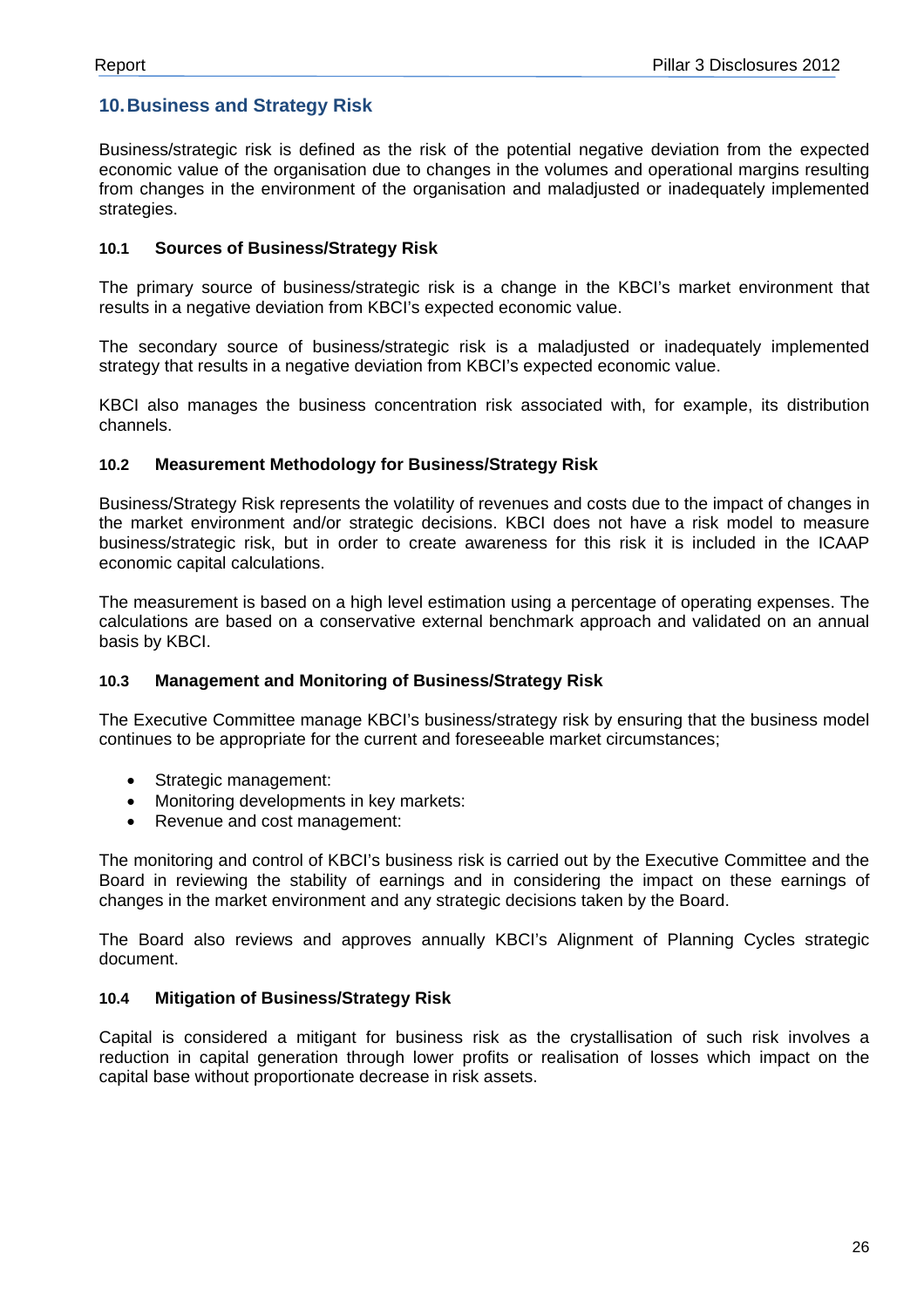## **11. Reputational Risk**

Reputational risk is defined as the risk arising from the negative perception on the part of stakeholders such as customers, counterparties, shareholders, investors, debt-holders, market analysts, other relevant parties or regulators that can adversely affect a bank's ability to maintain existing, or establish new, business relationships and continued access to sources of funding.

## **11.1 Sources of Reputational Risk**

The primary sources of reputational risk are those activities or actions that can result in a negative perception of KBCI.

KBCI manages the potential impact of reputational risk on its business activities.

## **11.2 Measurement Methodology for Reputational Risk**

The scale of the risk is assessed by the Board on the basis of the profile of KBCI in the Irish market, which reflects the nature and scale of the business activities, the size of the customer base and the market appetite of KBCI, and the conditions of the Irish market which is affected by the actions of all participants, e.g. financial services providers, customers, intermediaries, regulatory authorities, commentators, analysts etc.

## **11.3 Management and Monitoring of Reputational Risk**

The Executive Committee manages reputational risk through controlled business processes, the Risk Management Framework, appropriate policies and procedures, the Staff Code of Conduct, market information, NAPP and operational risk monitoring.

The monitoring and control of KBCI's reputation risk is carried out by the Executive Committee and the Board in considering the reputational impact of the strategy and business activities of KBCI. In addition, KBCI has established a Reputation Council which is a subcommittee of the ORMC and contains representative from relevant areas of the business. This council monitors and advises on potential reputational risk issues. Market or media commentary relating directly or indirectly to KBCI is monitored on an ongoing basis by the Marketing department and reported to senior management, the Executive Committee and the Board Risk Committee.

The reports to the Executive Committee, ARC Committee and Board from the Internal Audit and Compliance functions include areas that are susceptible to reputation risk.

## **11.4 Mitigation of Reputational Risk**

Capital is not considered a mitigant for reputation risk.

KBCI's corporate and social responsibility programme is an example of a pro-active mitigant in relation to reputational risk. KBCI's outreach into the community recognises that its good name and reputation is earned, managed and optimised based on its behaviour towards all stakeholders.

The procedure for dealing with events that could harm KBCI's reputation, such as the dissemination of inaccurate or misleading market commentary or media coverage, which includes the rapid, clear communication to relevant parties, is considered by KBCI to be the most effective mitigation for reputation risk.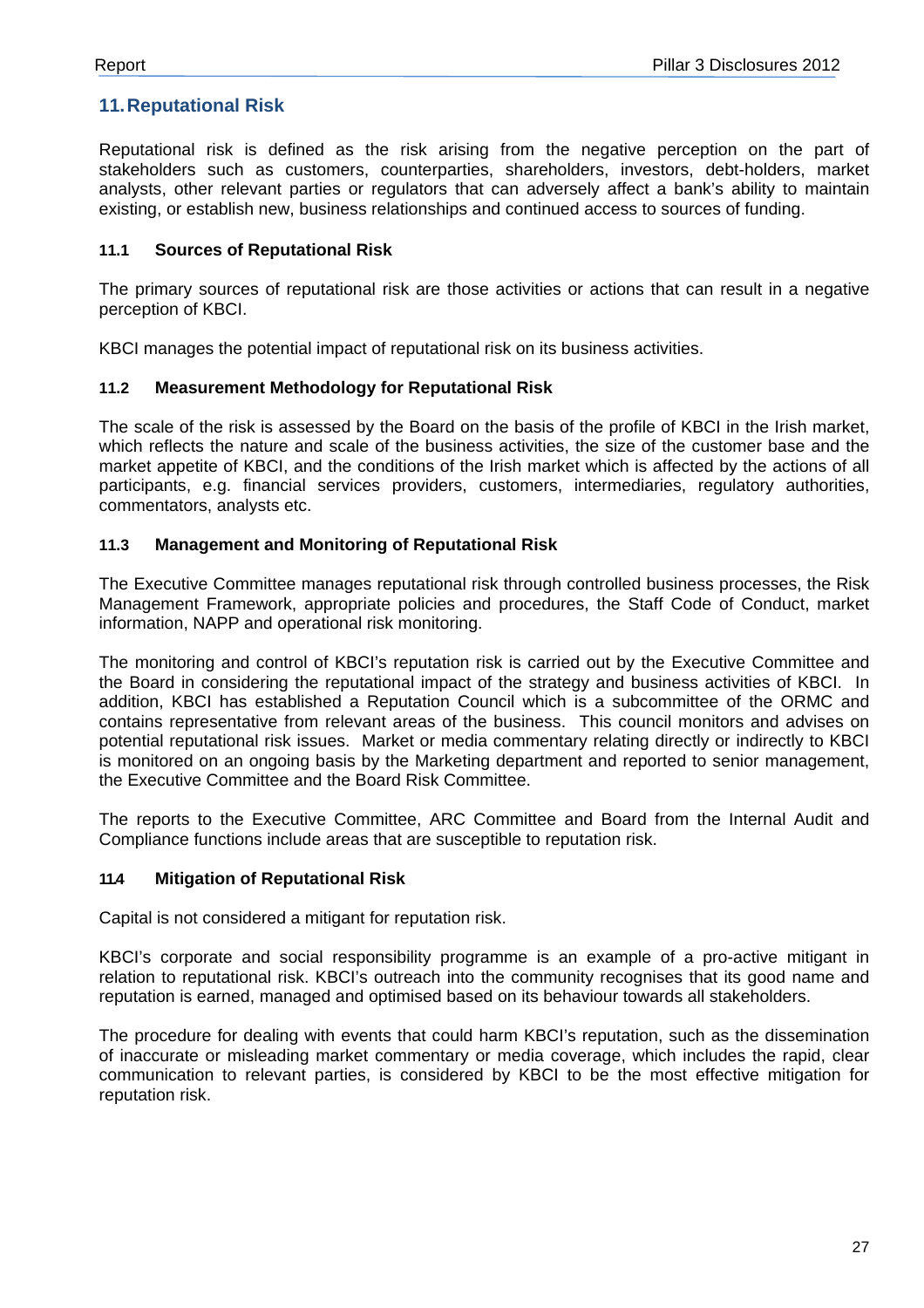## **12. Pension Risk**

KBCI's Pension risk is defined as the risk that a deficit could occur on KBCI's defined benefit pension fund which would impact on KBCI's capital base.

The source of pension risk is KBCI's staff defined benefit pension scheme. From the 31st August 2012, the Scheme closed to future accrual of pensionable service. There is no pension risk attached to the new staff defined contribution pension scheme. Therefore, future pension risk is on a diminishing basis.

## **12.1 Sources of Pension Risk**

The source of pension risk is KBCI's staff defined benefit pension scheme.

## **12.2 Management and Monitoring of Pension Risk**

The Executive Committee manages pension risk in conjunction with the pension trustees by assessing the pension funding against the MFS requirement.

The monitoring and control of KBCI's pension risk is carried out by the Executive Committee and the pension trustees, and reported as required to the Board.

## **12.3 Mitigation of Pension Risk**

Risk is mitigated by holding a diversified range of assets in the pension scheme

Capital is also considered a mitigant for pension risk. Capital would be assigned for any gap in pension funding as identified by the Minimum Funding Standard requirement. As at 31 December 2012 the scheme met its Minimum Funding Standard requirement.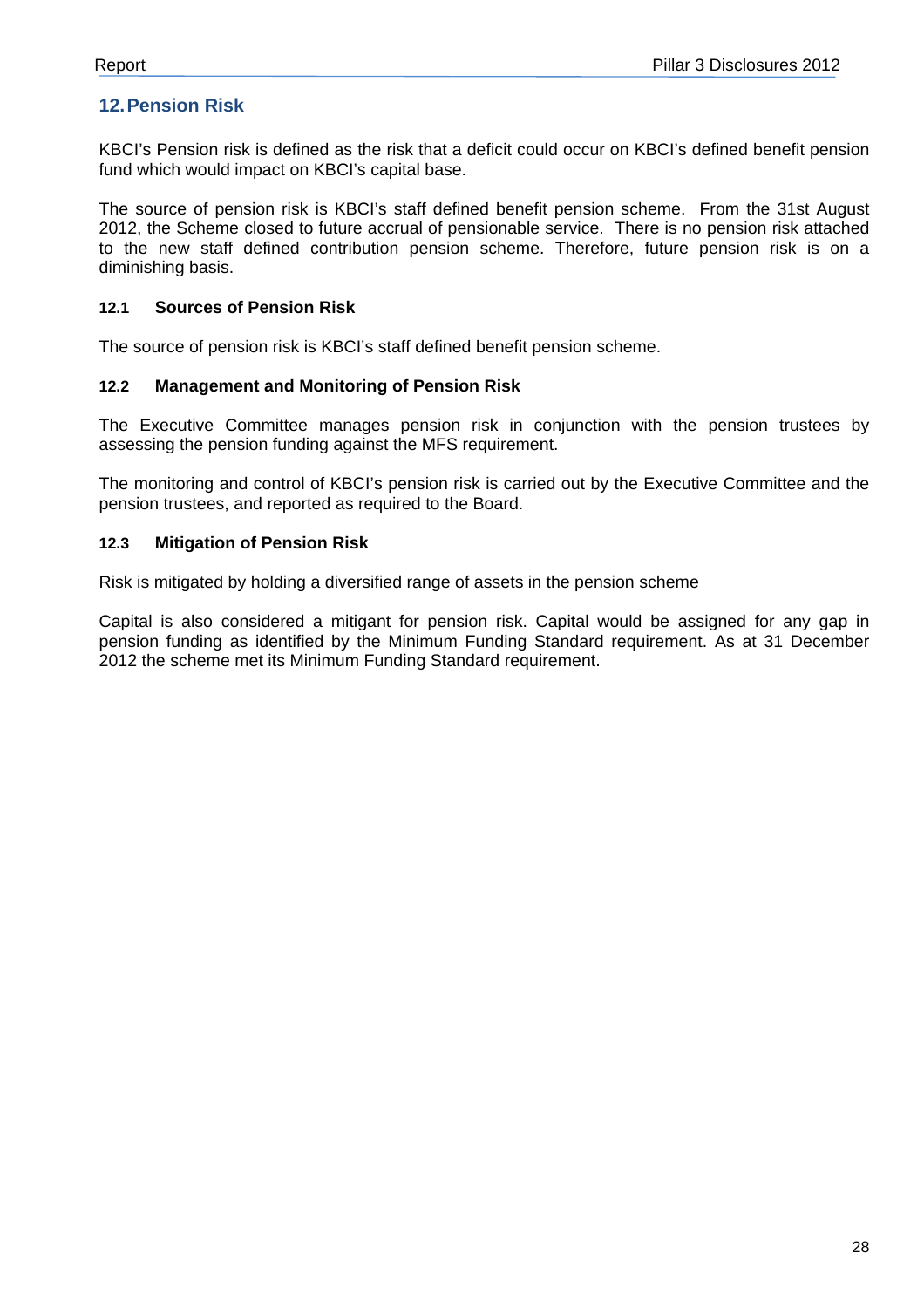## **13. Stress Testing**

## **13.1 Stress Testing Pillar III Disclosure**

Stress testing is an important risk management tool that is used by KBCI as part of its internal risk management. Stress testing is a means for considering how KBCI's risk profile and capital requirements can be impacted through adverse scenarios. Stress tests inform KBCI on the impact of changing hypothetical internal and external conditions on risk, liquidity and capital needs, any 'buffer' required to regulatory capital and the overall credit-worthiness of the KBCI portfolios.

Stress testing is an important constituent of KBCI's Risk Management Framework and KBCI uses stress testing to assess capital adequacy in relation to its material risks, including credit risk, ALM (interest rate) risk, operational risk, concentration risk and liquidity risk. Within the context of capital adequacy, KBCI carries out stress testing on its Economic Capital (ECAP) requirement.

All material risks, identified in the ICAAP, are subject to stress testing at minimum annually.

## **13.2 Scenario Stress Tests:**

Scenario stress tests combine stresses on different risk types, to examine the evolution over time of aspects of financial measures like P&L, capital required and available liquidity, through a scenario which can be defined under normal (base case) or under stressed conditions, with the aim of triggering management decisions.

KBCI conducts a range of scenario stress testing with appropriate degrees of severity to inform management of possible outcomes. The exact combinations of mild/severe scenarios are determined by the stress testing requirements of the Risk Committee.

Scenario stress tests combine the impact on several material risks with the purpose of identifying KBCI specific vulnerabilities. Inter-risk concentration risk stress testing is included in the scope of scenario stress testing.

## **13.3 Sensitivity Stress Tests:**

Sensitivity stress tests are forward looking stress tests performed on all or a part of KBCI's portfolio, focusing on a single type of risk or a single risk measure and seeking to identify KBCI specific vulnerabilities. Intra-risk concentration risk stress testing is included in the scope of sensitivity stress testing.

A range of sensitivity stress testing may be conducted with different degrees of severity to inform management of possible outcomes. Over time, scenario stress tests consider all material risk types individually and address the main drivers of risk that KBCI is exposed to.

## **13.4 Reverse Stress Tests**

Reverse Stress Testing is a risk management technique to complement the other tools in KBCI's risk management framework. It is used to determine what scenario or scenarios could give rise to a situation that threatens KBCI's solvency or ability to continue in business. Its objective is not to determine a level of capital that would be required as a mitigant of risk; instead the purpose of a reverse stress test is to provide a qualitative description of that event or confluence of events that would transpire and could subsequently lead to KBCI's closure.

A further objective of reverse stress testing is to provide a sounding board for the other elements of KBCI's stress testing program, in particular the firm-wide scenario type stress tests. The top-down nature of reverse stress testing should be able to identify potential business vulnerabilities, which may not be apparent from sensitivity analysis.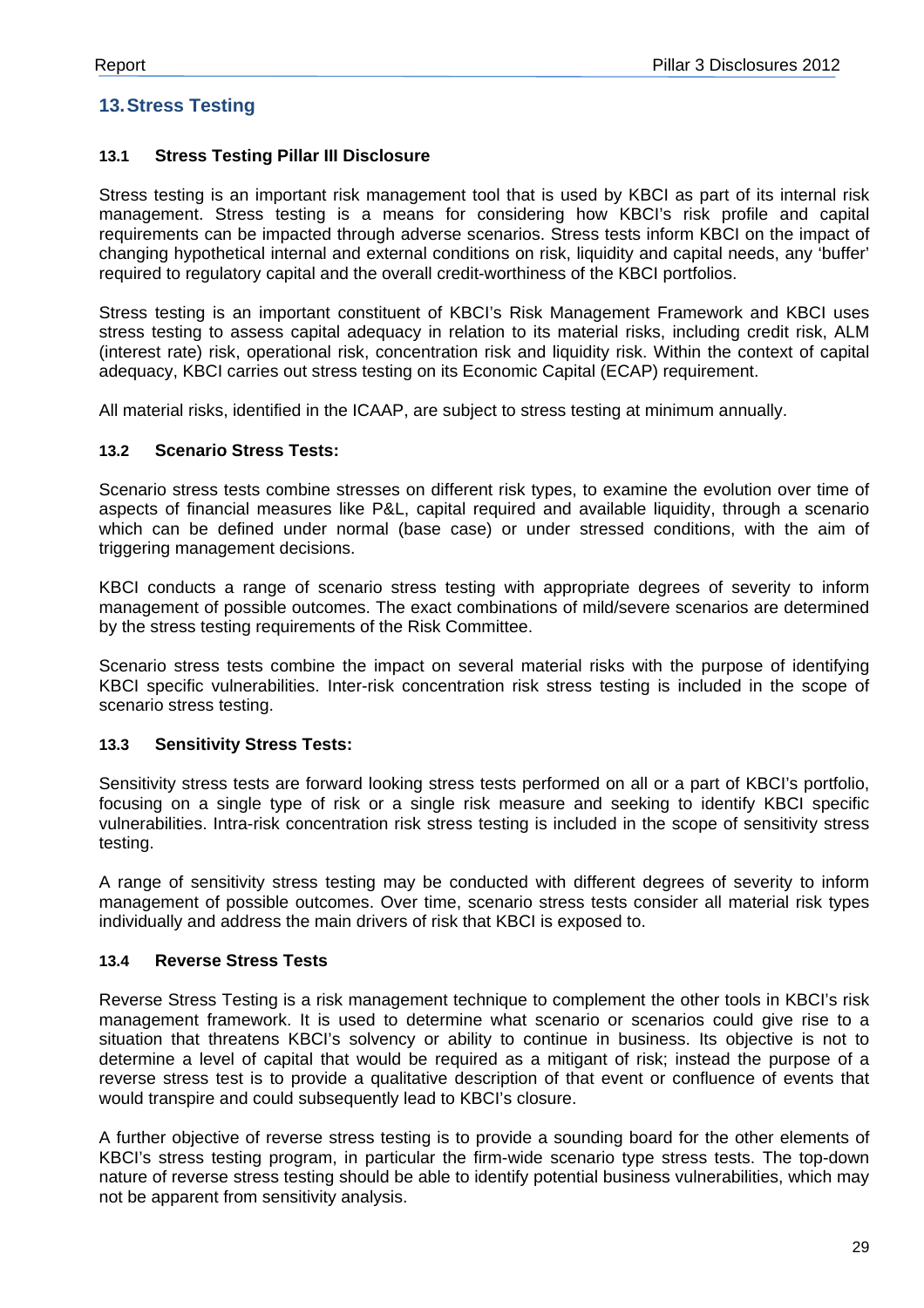Reverse stress testing is a firm-wide test. In common with other types of stress testing, the principle of first round and feedback effects are factored into any macro-economic shocks to KBCI's solvency.

## **13.5 Risk Specific Stress Tests:**

#### **Credit Risk Stress Testing**

KBCI performs credit stress testing based on a number of hypothetical economic scenarios.

Credit stress testing is performed at a portfolio or sub-portfolio level and consists of modifications of the baseline credit risk parameters, i.e. PD, LGD and EAD, to simulate credit quality migration based on the changing economic situation and measurement of the consequent impact on the regulatory capital requirements in line with the requirements of Basel II. A credit risk stress scenario may also stress collateral values as changes to collateral values may have a material impact on credit losses. PD and LGD movements may be stressed individually or jointly, depending on the needs of the scenario.

Credit stress testing results are reported to the Risk Oversight Committee and the Board Risk Committee.

#### **ALM (Interest Rate) Risk Stress Testing**

KBCI carries out market risk stress tests on interest rates and foreign exchange movements. Scenario analysis is used on a regular basis to analyse possible future events and to capture losses under stress situations as well as normal market conditions. Different scenarios are used to anticipate the impact of different curve movements (FX and Interest rate) and historical events in order to anticipate potential losses arising from these scenarios.

#### **Operational Risk Stress Testing**

KBCI performs a number of different stress tests on its operational risk. KBCI uses stress tests based on scenario analysis of hypothetical operational risk events to assess the adequacy of operational risk capital. These tests may be informed by past losses and loss data, but the scenarios are essentially forward looking and may provide narrative on possible new losses that have not occurred in the past.

KBCI views the Business Continuity Test as a critical form of stress test for key operational risks, such as staff, technology and processes.

#### **Liquidity Risk Stress Testing**

KBCI carries out Liquidity Risk Stress Testing on a weekly and monthly basis. The liquidity stress testing covers all products in KBCI, in accordance with Regulatory requirements. Scenarios are conducted on point in time data, and stressed severely from there. Time horizons range from one to three months. The results of the stress tests are used to propose risk tolerances for cash-flow mismatches and determine appropriate action for breaches of predetermined tolerances.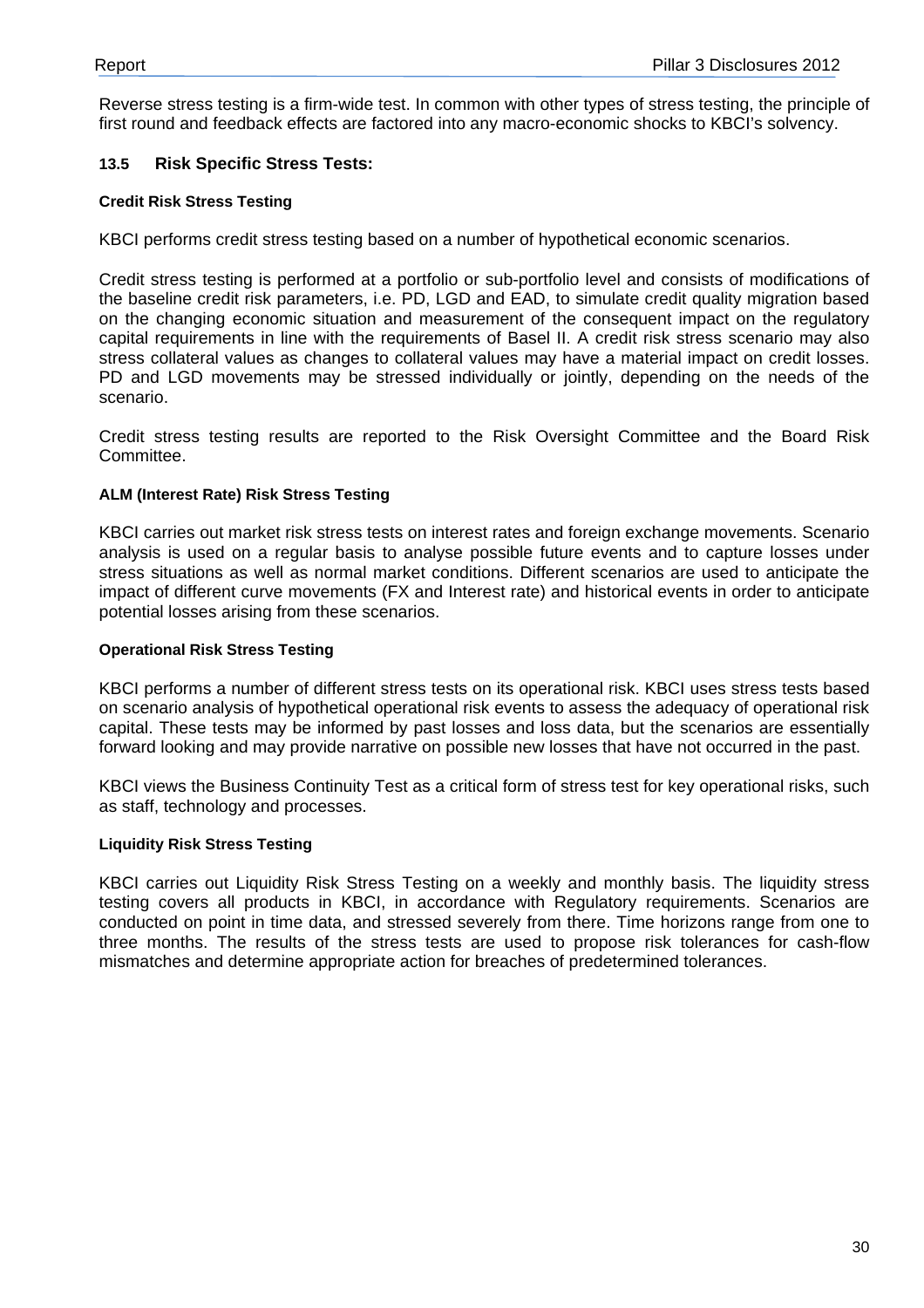## **Concentration Risk Stress Testing**

In identifying suitable concentration risk stress scenarios, KBCI recognises that concentration risk may impact different risk in different ways, e.g.

- Credit risk large exposure concentrations, counterparty concentration risk, sectoral concentrations, geographical concentrations, collateral type concentrations, correlations between obligors and sectors increase in times of stress.
- Operational risk the use of loss data in identifying current high frequency medium impact loss events that could increase in frequency and impact in a stressed period
- Liquidity risk funding concentration on KBC Group, large individual depositors concentration,

KBCI also recognises the inter-risk types of concentration risk, e.g.

- Reputational and funding risk KBCI relies on its good reputation to attract customer deposits to diversify its funding risk and reduce its funding concentration.
- Operational and liquidity risk KBCI could have a concentration of operational risk in relation to a single counterparty, which could lead to increased liquidity risk.
- Credit and liquidity risk further haircuts on KBCI's liquid collateral could result in a reduction in KBCI's available liquidity.

As part of its overall stress testing programme, KBCI will include scenarios that specifically stress concentration risk to understand the impact of risk concentrations specific to KBCI's portfolios and business and funding models.

## **13.6 ICAAP Stress Testing**

On an annual basis KBCI conducts the Alignment of Planning Cycles (APC) strategic forecasting process as part of its Internal Capital Adequacy Assessment Process (ICAAP).